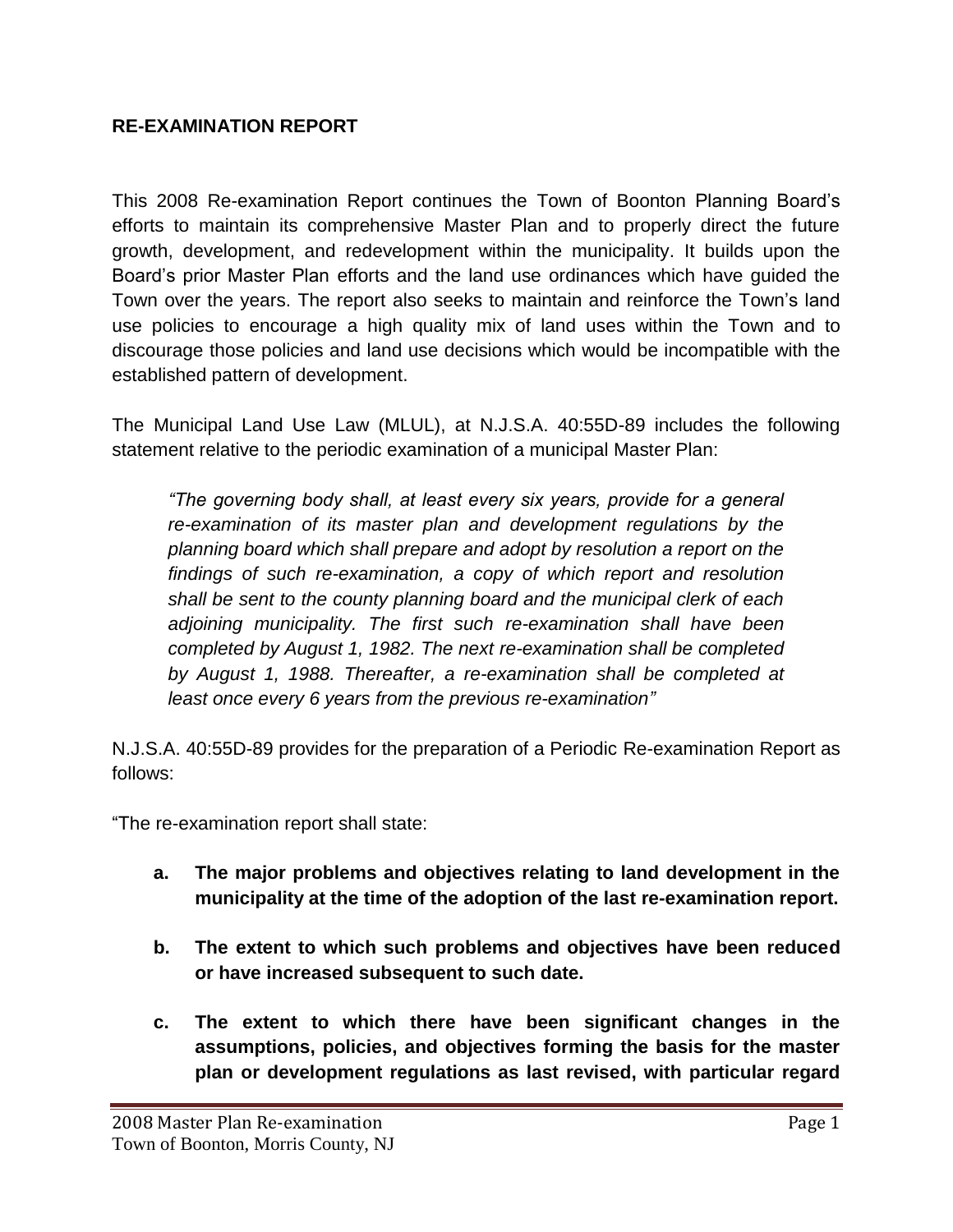**to the density and distribution of population and land uses, housing conditions, circulation, conservation and natural resources, energy conservation, collection, disposition, and recycling of designated recyclable materials, and changes in State, County and municipal policies and objectives.**

- **d. The specific changes recommended for the master plan or development regulations, if any, including underlying objectives, policies and standards, or whether a new plan or regulations should be prepared.**
- **e. The recommendations of the Planning Board concerning the incorporation of redevelopment plans adopted pursuant to the "local redevelopment and housing law", P.L.1992, c79 (C4OA:12A-1 et al) into the land use plan element of the municipal master plan, and recommend changes, if any, in the local development regulations necessary to effectuate the redevelopment plan of the municipality."**

The Re-examination process is intended to assure that municipal plans and ordinances take into account changing local and regional circumstances, and provide policy and appropriate regulations to respond to these changes. This Periodic Re-examination Report provides an opportunity for the Town Planning Board to review:

- Recommendations made in the 1999 Master Plan Report;
- Accomplishments based on those recommendations, and
- Local and regional changes that have occurred since the adoption of the prior plan.
- Make additional recommendations as may be needed.

### **Previous Master Plan Efforts**

The 1999 Master Plan consists of several separate elements and documents consisting of the following plan elements:

- 
- 
- 
- 7. Community Facilities **8.** Circulation
- 9. Relationship to Other Plans
- 1. Goals and Objectives 2. Introduction and Background
- 3. Land Use 4. Framework For Revitalization
- 5. Historic Preservation 6. Open Space and Recreation
	-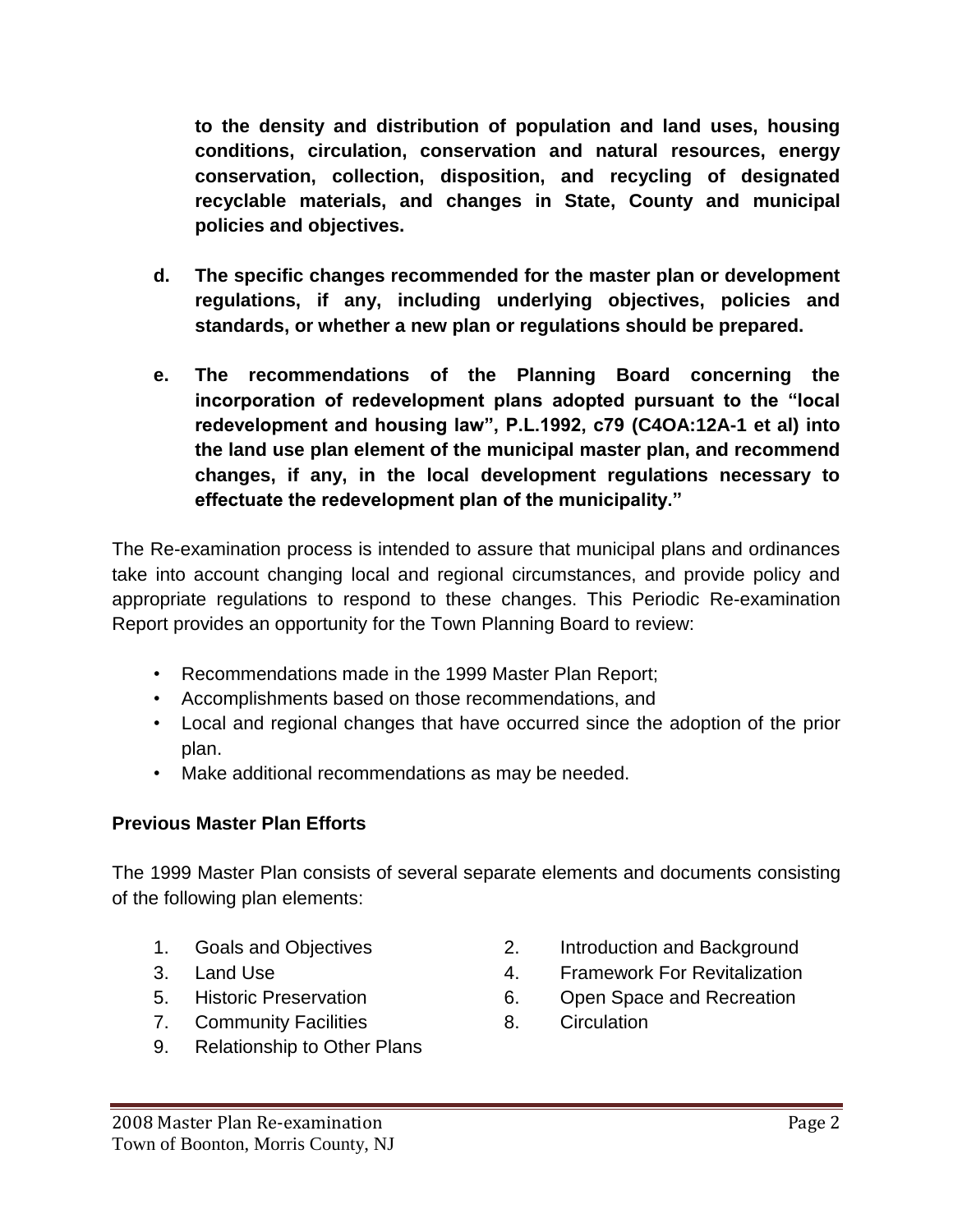Since the 1999 Master Plan, the Planning Board has pursued an active agenda of planning activities and accomplishments. Although much has been accomplished, the Planning Board recognizes that significant changes have occurred over the past several years that warrant attention. Among these are new and revised Federal, State and county legislation and mandates as well as increases in commercial and residential development within the Town. These changes have directly affected every element of the Master Plan and have placed higher demands on many municipal services, education and environmental resources, translating into higher costs for the Town and the taxpayer. The Planning Board is taking a proactive stance by acknowledging that these significant changes will directly affect the direction going forward.

Subsequent to the adoption of the 1999 Master Plan, a Master Plan Amendment – Land Use Plan Element was adopted on October 12, 2005. The area in question in that document consisted primarily of the residential neighborhood located north of West Main Street between the Rockaway River (North Main Street) and the municipal border with Boonton Township. They are outlined, in detail, further in this re-examination report.

In April 2006, the Boonton Planning Board adopted a Housing Plan Element and Fair Share Plan. This Element/Plan addresses the "third round" rules and regulations adopted by the NJ Council on Affordable Housing ("COAH") obligating each New Jersey municipality to address their need to produce housing for low and moderate income households.

Lastly, in conformance with State regulations in 2005, the Town Planning Board adopted a Stormwater Management Plan.

Many of the basic issues and objectives previously linked to the land development process in Boonton by prior master plan studies have remained paramount since the 1999 plan and 2005 amendment.

#### **a. MAJOR PROBLEMS AND OBJECTIVES RELATED TO LAND DEVELOPMENT IN THE MUNICIPALITY AT THE TIME OF ADOPTION OF THE LAST RE-EXAMINATION REPORT**

## **b. THE EXTENT TO WHICH SUCH PROBLEMS AND OBJECTIVES HAVE BEEN REDUCED OR HAVE INCREASED SUBSEQUENT TO SUCH DATE.**

To address the above MLUL paragraph "a.," the problems and objectives of each element in the 1999 plan are herein presented. Intertwined with "a." is also a response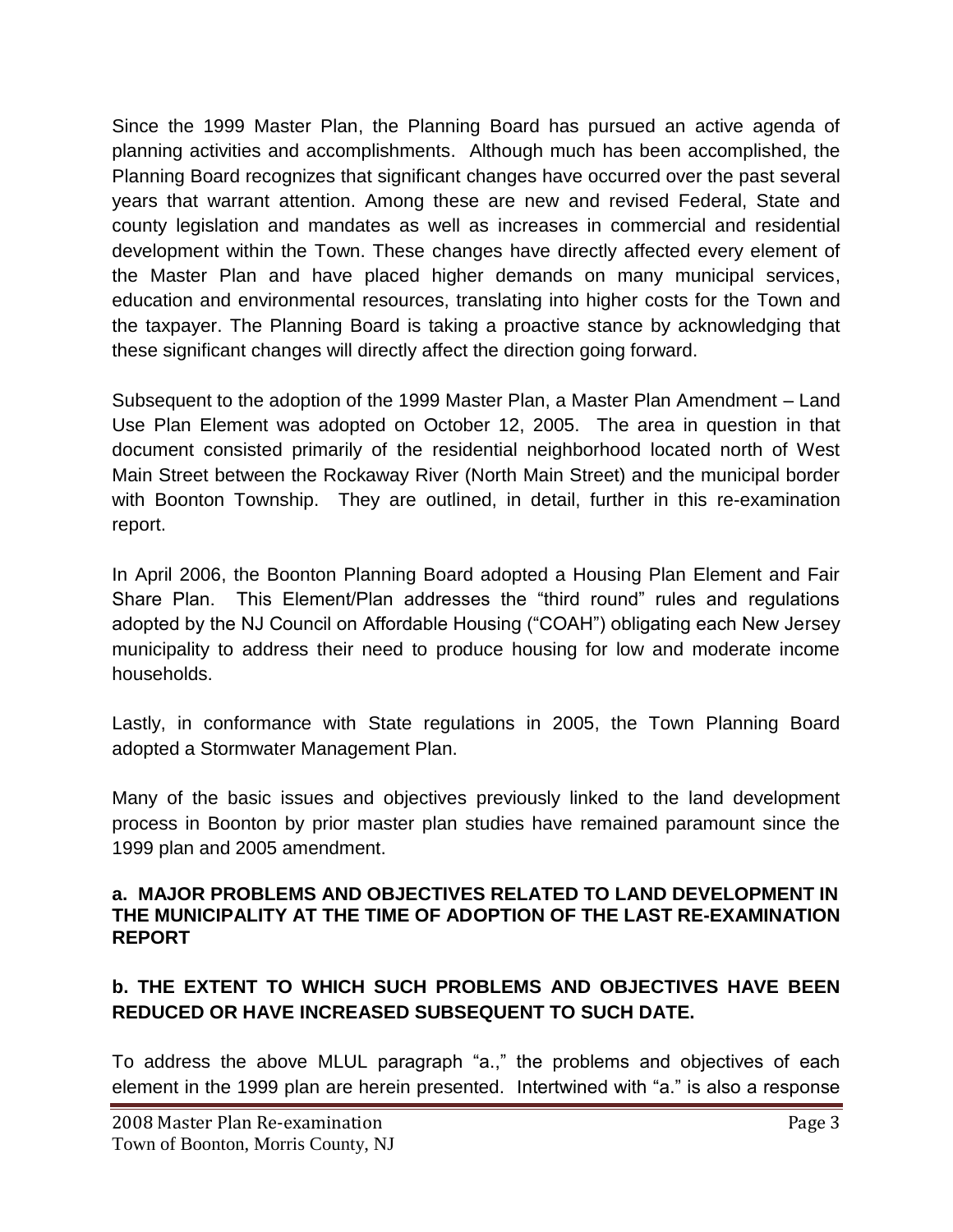to "b" that evaluates the extent to which problems and objectives have been reduced or increased**.**

### *LAND USE*

- 1. Achieve a balanced land use pattern of appropriate residential, commercial and industrial uses that respect the community's existing development pattern.
- 2. Encourage in-fill development that is compatible with the scale, density and design of Boonton's historic development patterns.
- 3. Encourage land use and development strategies that are consistent with and preserve the architectural and historical integrity (residential, commercial and industrial) of the community.
- 4. Encourage the utilization of the community's natural and historic features as the fabric and cornerstone of all planning and development efforts.
- 5. Enhance the Town "Gateways" with appropriate signage, landscaping and street amenities to create a sense of arrival and source of community pride.
- 6. Expand existing and designate new historic districts and structures in Boonton to protect and improve the existing architectural fabric from inappropriate alteration or demolition.
- 7. Consider consolidation of small properties in commercial and industrial areas to support and concentrate, rather than scatter, development, along the community's arterial roadways.
- 8. Consider the symbiotic relationship between Main Street, Myrtle Avenue and industrial properties as well as the residential uses, and maintain the characteristic distinction and separation between these areas.
- 9. Coordinate local, county and state planning efforts for the revitalization of underutilized commercial and industrial sites particularly along Division Street and Myrtle Avenue and examine the possibility of redevelopment for this area.
- 10. Explore and promote expanded recreational opportunities both locally and regionally including: establishing hiking and biking trails along the Rockaway River; providing a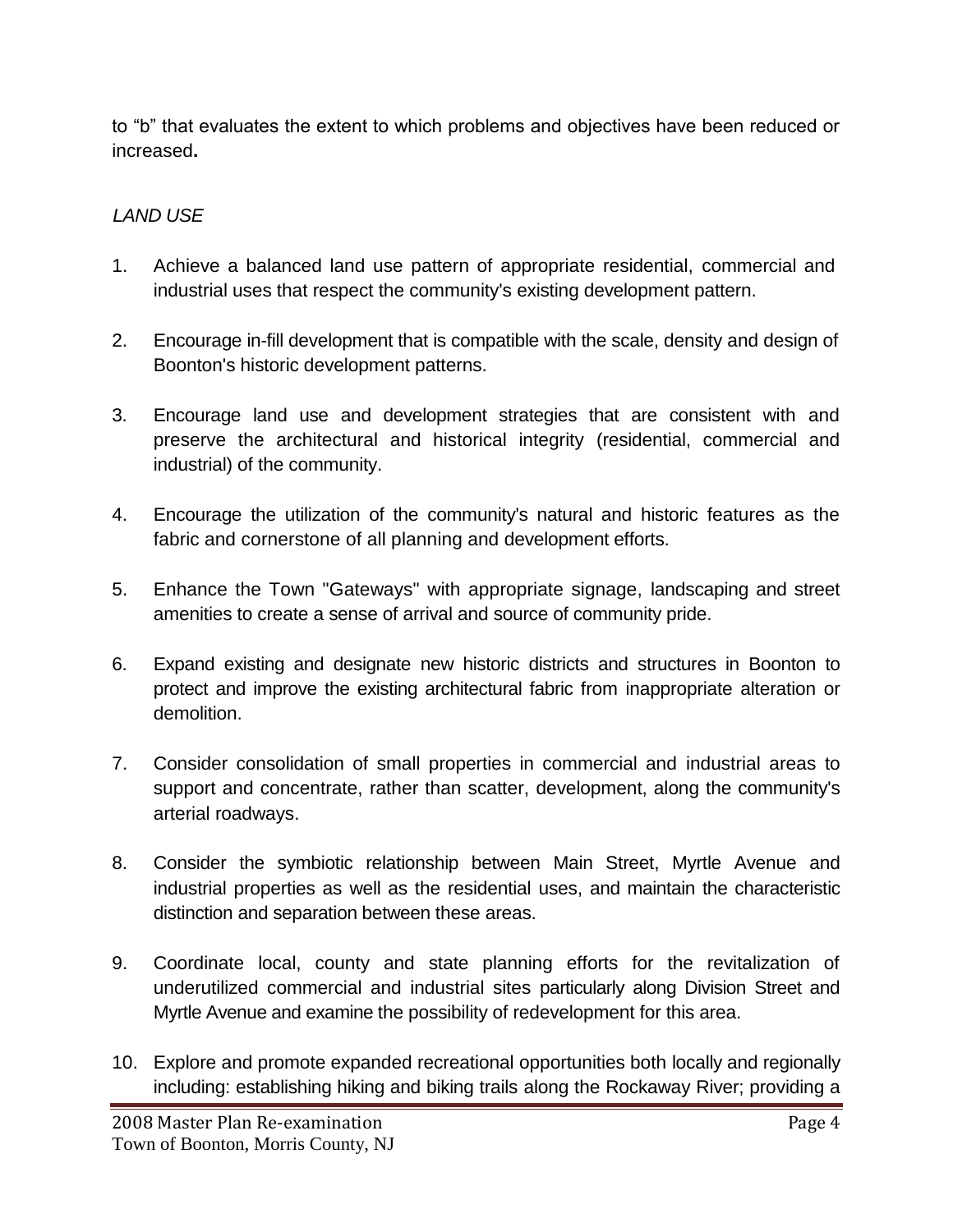bicycle route from Vreeland Avenue and the Fireman's Home to and along the Jersey City reservoir property; reestablishing a Town Beach; expanding and improving the existing parks in and along the Rockaway River; as well as Pepe Field and Sheep Hill Park; developing a community recreational facility; and working with the adjacent communities as well as Morris County to improve and increase recreational opportunities for Boonton residents.

- 11. Ensure that a cleanup plan is developed at various industrial sites for possible development/redevelopment and new employment opportunities, as well as creating a market for the commercial entities in Town.
- 12. Clean up historic iron works site and encourage appropriate development while discouraging inappropriate activities near the Rockaway River.
- 13. Explore possible opportunities for aligning compatible business and industry in the community for improved business development and opportunities.
- 14. Improve code enforcement for multiple family dwellings and property maintenance to create an attractive atmosphere throughout the entire community.
- 15. Coordinate local planning with county and state agencies to insure compatibility and to ensure Town Center Designation from the State Planning Commission through its plan endorsement process.
- 16. Work closely with adjacent communities to foster a holistic view of Boonton, as well as its environs, to sustain its identity as the Town Center around which other, less intensely developed areas can revolve.
- 17. Actively seek funding sources to accomplish the goals of the Master Plan.

**2008 Response:** Considering the above 1999 land use goals and objectives and the recommendations in the 2005 amendment, and 2006 Housing Plan Element and Fair Share Plan, the following land use actions have been undertaken by the Town.

(1) General Land Use Regulations Amendments: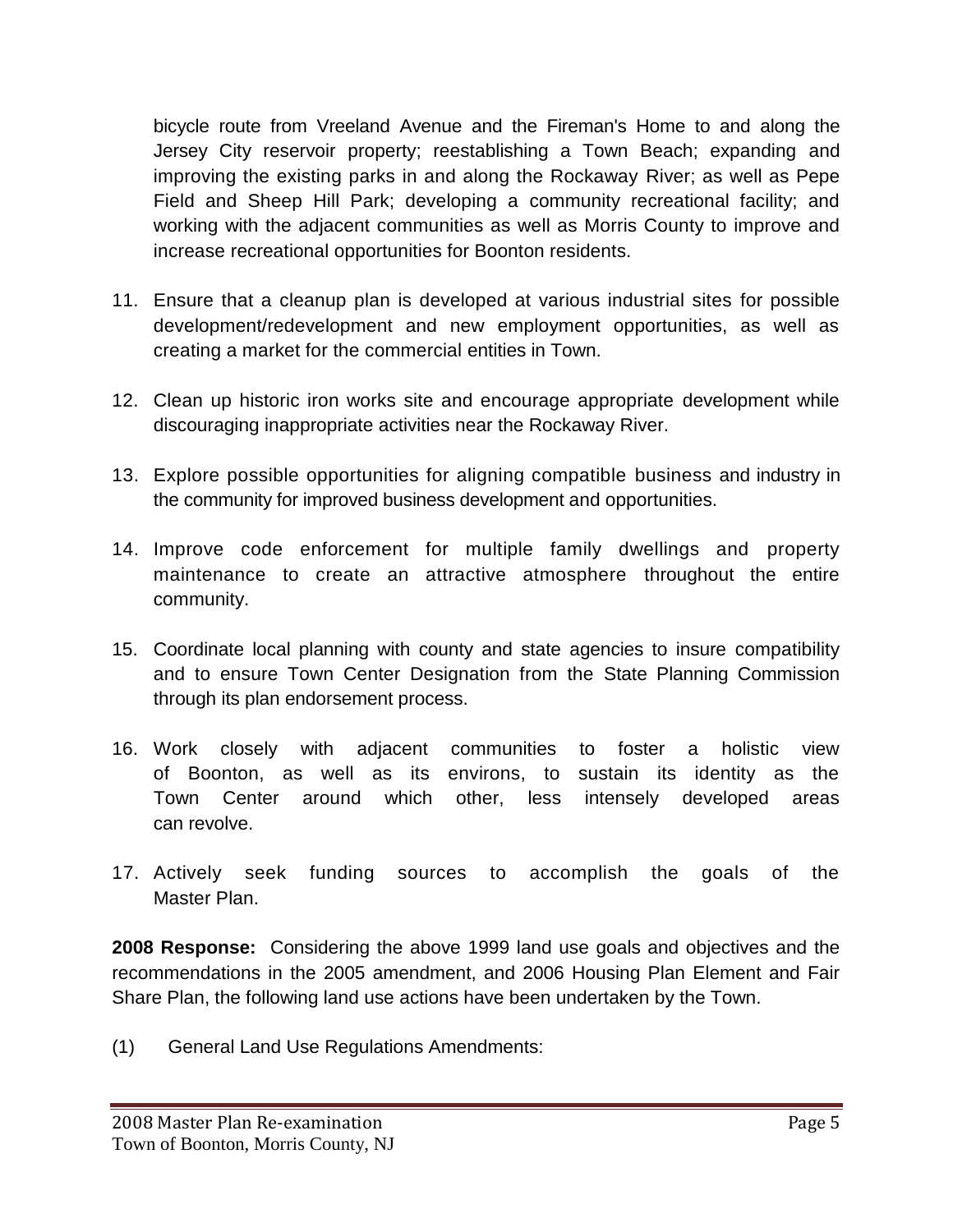Over the period since the 1999 Plan, several zoning ordinance amendments have been adopted addressing such issues as flag lot configurations, billboards, corner lot definitions, building orientations to the street, off-street parking and fencing and accessory structures in nonresidential zone (height) and size in residential zones.

# (2) Creation of New B-5 Shopping Center District – 1999:

A new B-5 Shopping Center land use classification was created to provide for the redevelopment of the vacant PVO industrial site. Redevelopment of this property involved the creation of a new Wal-Mart, and three retail/commercial out-buildings. Redevelopment of this site also involved the realignment of Division Street.

## (3) Creation of New R-1D Low Density Residential – 2005:

Consistent with the recommendations found within the land use plan of the 1999 Master Plan, a new single zone classification was created (R-1D) which required a minimum lot area of 85,000 which reflected the residential low density/conservation land use recommendations.

# (4) New Jersey Council on Affordable Housing ("COAH"):

In 2005 COAH published third round rules and regulations that mandated

Boonton, as well as most municipalities in New Jersey. In response Boonton prepared a growth share ordinance (2007) to address its obligation. A summary of the Town's low and moderate income housing obligations is here in summarized. As a consequence of an appellate court decision (January 2007), the then operative COAH rules and regulations were deemed unreasonable. New COAH rules have been proposed (January 22, 2008), and lastly they are presented in this re-examination report. It is expected they will be final in June 2008.

### MUNICIPAL FAIR SHARE PLAN SUMMARY

- I. Prior Rounds (1987-1999)
	- A. Precredited need from prior rounds: 60 total
	- B. Credit and reductions from prior rounds: 69 total 20 bedrooms in 3 alternative living arrangement units 6 bedrooms from post 37 rehabilitated units 6 additional rehabilitated units meeting \$8,000 minimum
	- C. Excess Units: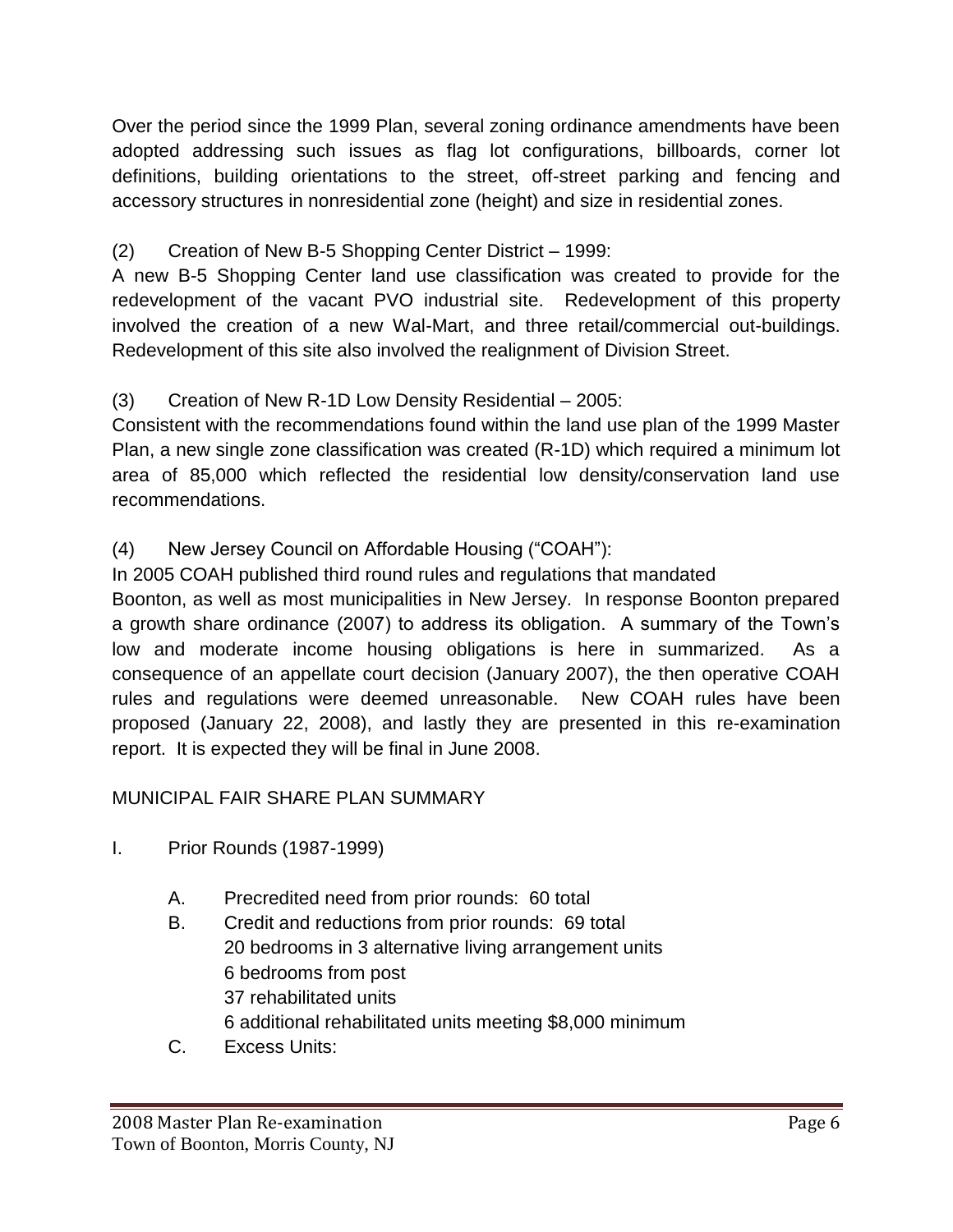69 credit and reductions, less 60 precredited need equals 9 excess units (to be used to address third-round growth share obligation)

- II. Third Round (2000-2014)
	- A. Rehabilitation obligation: 33 units
	- B. Growth share obligation

9 residential growth share plus 3 non-residential growth share; note; these numbers are estimates based upon historic and anticipated growth and are subject to change, pending actual development which may occur during the 2004-2013 period.

- C. Compliance Mechanisms
	- (1) excess units from prior rounds
	- (2) regional contribution agreement (RCA)
	- (3) growth share ordinance
	- (4) buy-down programs
- III. Proposed Growth Share (2004-2018)
	- A. Rehabilitation Obligation 57 units
	- B. Growth Share Obligation 118 units
- (5) The 2005 Master Plan Amendment:

This Master Plan and Land Use Plan Amendment recommended rezoning the following three areas:

(a) Area to be rezoned from R-2A to R-1A:

Properties located east of North Main Street and abutting the Rockaway River, and those properties north of River Road, and end of Chestnut Street are proposed to be rezoned from R-2A (6,250 sq.ft. min. lot size) to R-1A (min. 12,500 sq.ft. lot size). The majority of these properties meet the R-1A bulk requirement and uses and the proposed rezoning is consistent with the R-1A zone found on the opposite side of West Main Street along the river.

(b) Area to be rezoned from R-3A to R-1A: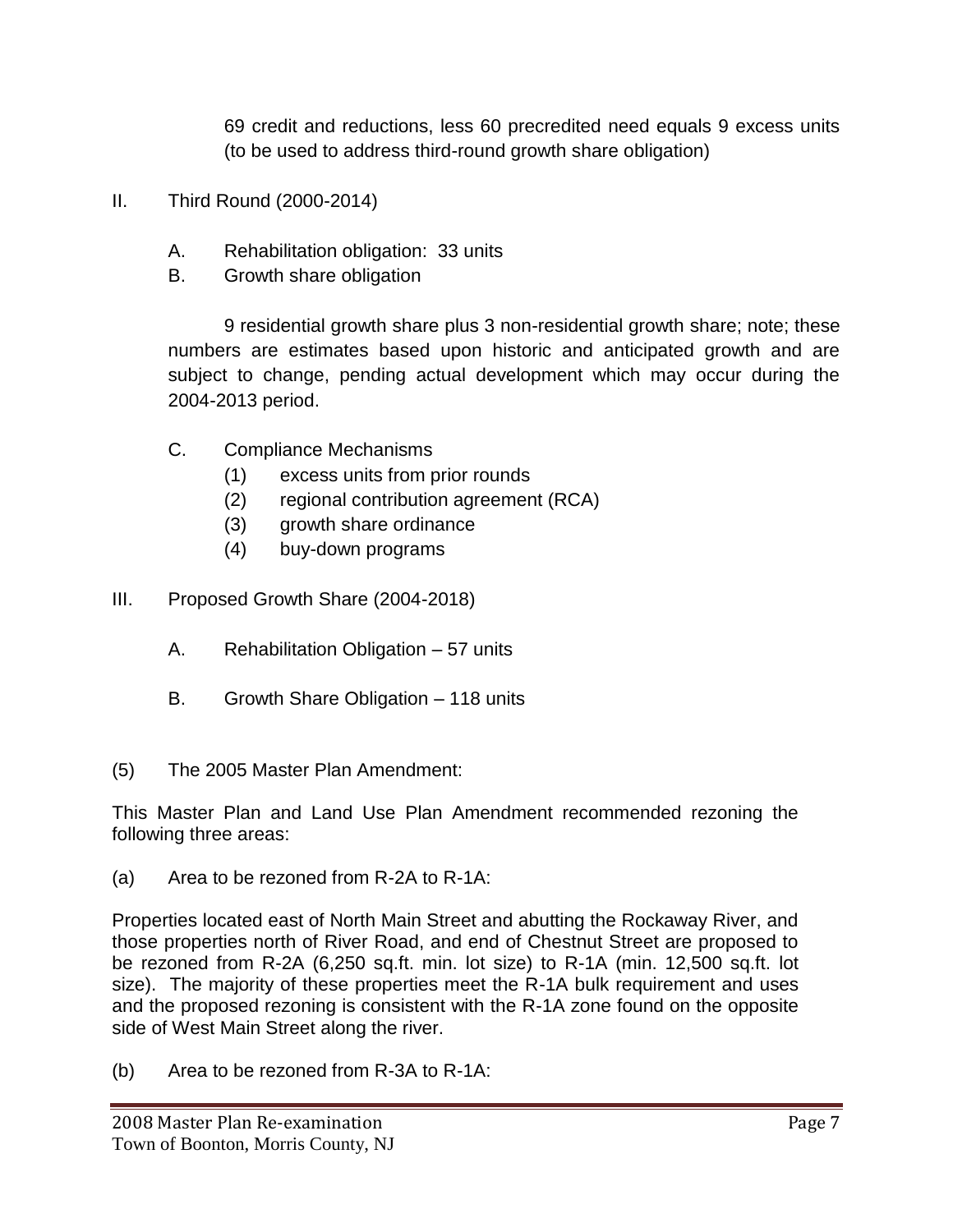The vacant land found between the municipal border and the existing residential lots along Chestnut Street is proposed to be rezoned from R-3A (6,250 sq.ft. min. lot size) to R-1A (min. 12,500 sq.ft. lot size). This change serves to reduce the additional density currently permitted under the R-3A district, which from a planning perspective, would negatively impact the existing pattern of development and circulation pattern. The R-1A zoning would also provide a buffer to the existing residential neighborhood from the existing commercial uses found within Dell's Village, as well as the retail and hospital uses found adjacent to the Town in Boonton Township.

(c) Area to be rezoned from R-3A to R-2A:

Properties along Chestnut Street are proposed to be rezoned from R-3A to R-2A Residential. This re-classification primarily changes principal permitted uses, as only single-family residential is permitted within the R-2A, where single and twofamily residential are permitted in the R-3A district. Lot configuration (bulk standards) will remain unchanged.

(d) Final Disposition:

Based on resulting litigation, however, in 2006 the Chestnut Street area land use revisions were repealed and as part of the settlement reached, a new R-1E singlefamily zone classification, with a minimum lot area of 8,000 sq. ft. was created for Block 118, lots 1, 2 and 10.04. **The remaining land use reclassification recommendations were also repealed.**

(6) Historic Multi-Family Residential – 2007

A new land use classification was created to provide for the redevelopment of an existing industrial area to high-density multi-family housing. This RH district provides for multiple buildings with a maximum height of six (6) stories and a maximum unit density of 45 dwelling units/acre. After numerous Planning Board and Board of Aldermen public hearings, an ordinance was adopted in November 2007 to permit this type of development. This re-examination report reaffirms that this RH zone implements the 1999 Master Plan and promotes the purposes of the MLUL.

(7) Downtown Improvement

The Town is funding a "Boonton Main Street" improvement effort. This is a grass roots effort, fostering partnerships to restore, preserve and promote business and encourage revitalization in Boonton's historic downtown.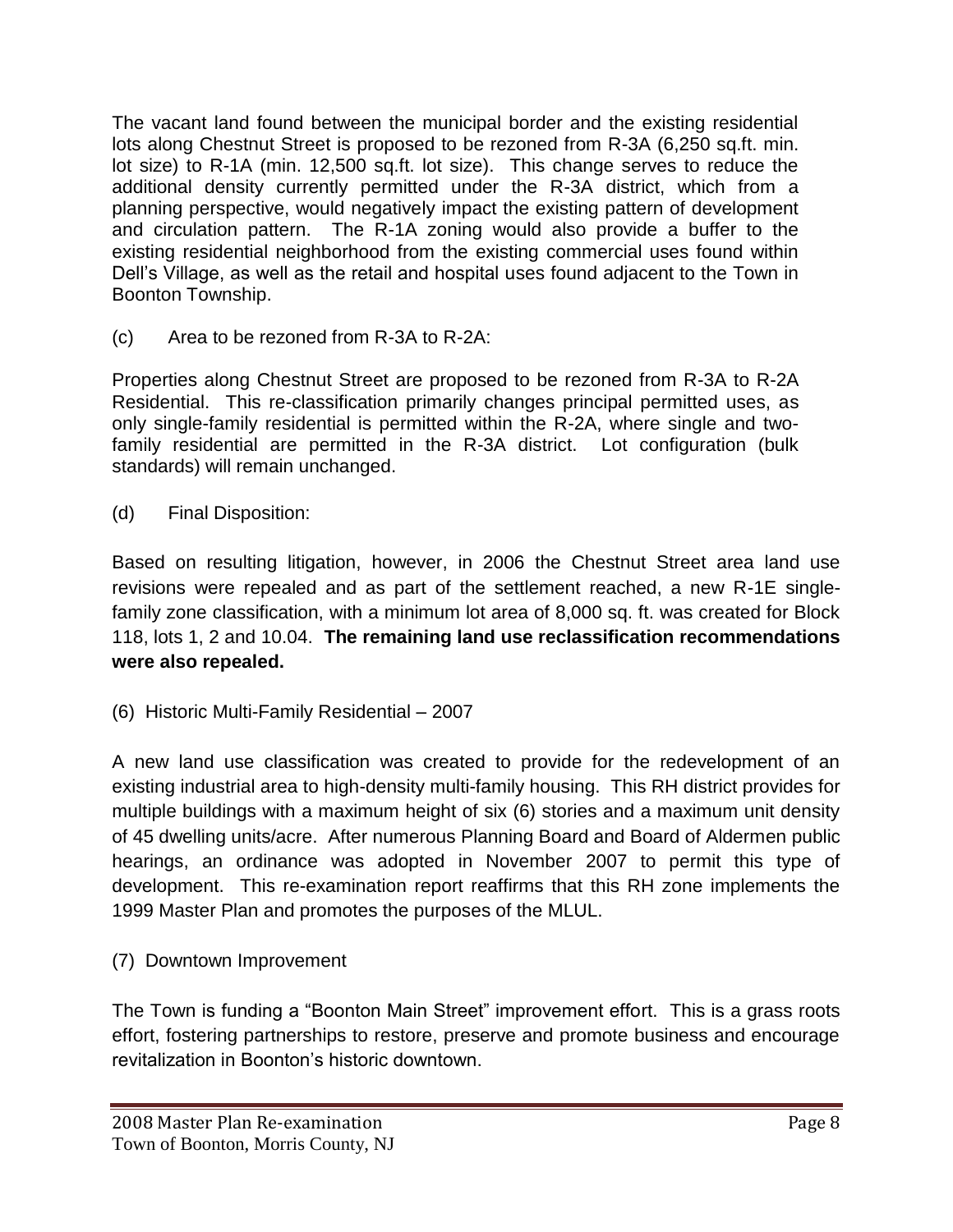## *OPEN SPACE AND RECREATION*

- 1. Preserve and protect important natural features such as the Rockaway River, the Hollow, Sheep Hill, and the lands around the Jersey City reservoir.
- 2. Focus efforts on developing a critical mass of open space through a network of paths and corridors linking environmentally sensitive areas along the Rockaway River, the Jersey City Reservoir and other public and semi-public lands in Boonton to insure environmental quality, habitat, protection, and active and passive recreational opportunities.
- 3. Expand passive and active recreational opportunities along both sides of the Rockaway River through public spaces in Boonton, including, but not restricted to, developing a river-walk as part of an entire Rockaway River Development Plan.
- 4. Develop a plan to identify and acquire remaining open spaces in Boonton for both recreation and conservation while utilizing current practices of land swapping, clustered development, Right-of-Ways, trails easements, local bond issue, open space tax, Transfer Development Rights (TDR), and/or acquisition with NJ Green Acres funds.
- 5. Execute and enlarge a street tree planting program along Main Street, Myrtle Avenue, Plane Street and the historic area along the Rockaway River Valley.
- 6. Require that all new development provide improvements to the physical and aesthetic qualities of roadways with inclusion of street trees, hedgerows and sidewalks.
- 7. Clean up contamination at Pepe Field for re-establishment of recreational activities.

#### **2008 Response:**

- 1. Pepe Field contamination clean-up has been completed and this property is now a multifunction sports field.
- 2. New sidewalks have been installed along Fanny Road as part of a new residential subdivision.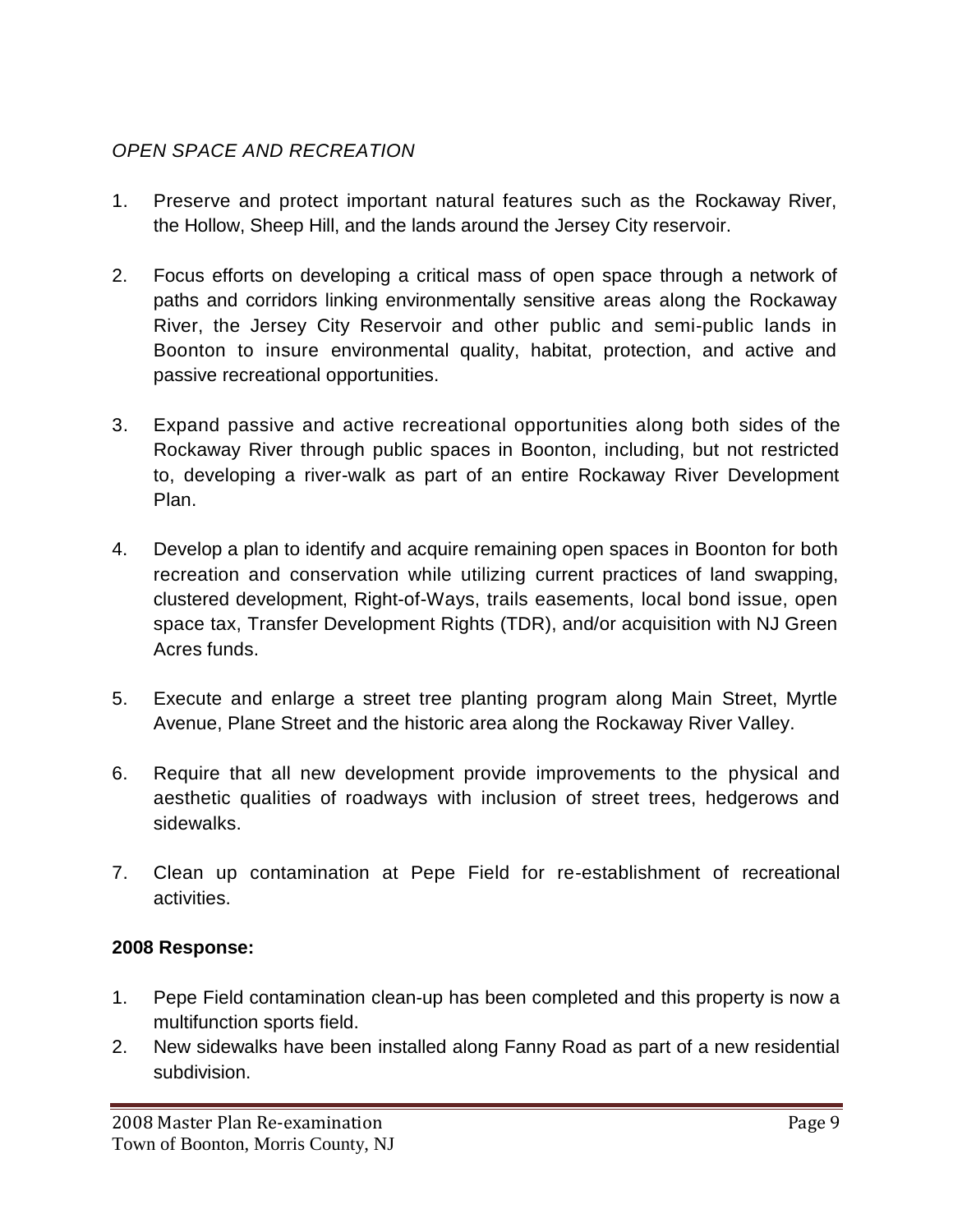#### *HISTORIC PRESERVATION*

- 1. Retain and protect historic features in both existing, new and redevelopment projects, namely historic buildings and details, hitching posts, stone carriage steps, slate walks, pudding stone (and other stone) walls, historic fencing, view sheds, hedgerows and mature vegetation.
- 2. Restore the existing railroad station, railroad cars, roundabout and swing trestle for incorporation into a historic attraction in conjunction with downtown revitalization efforts.
- 3. Ensure that new, in-fill and restoration development be sensitive to historic buildings, features, landmarks and districts in the community and ensure that their features are incorporated and utilized as the basis for any design.
- 4. Restore community landmarks and buildings (Williams Street stairs, Opera House, Theater, railroad station and cars) as a foundation for economic development and revitalization efforts.
- 5. Actively pursue funding sources to assist in the community preservation efforts.

#### **2008 Response:**

- 1. The Rockaway Street Residential District was added to the list of town historic districts in 2002.
- 2. The Town is in the process of applying for a grant to restore the Williams Street stairs.
- 3. The old Morris Canal Dam was restored as part of NJ DEP Dam Safety and SHPO requirements.

#### *CIRCULATION*

- 1. Provide road and intersection improvements to reduce safety hazards at primary accident locations and improve circulation through congested areas.
- 2. Coordinate with state and county agencies to insure that any roadway improvements will:
	- a. maintain the existing scale of the community; and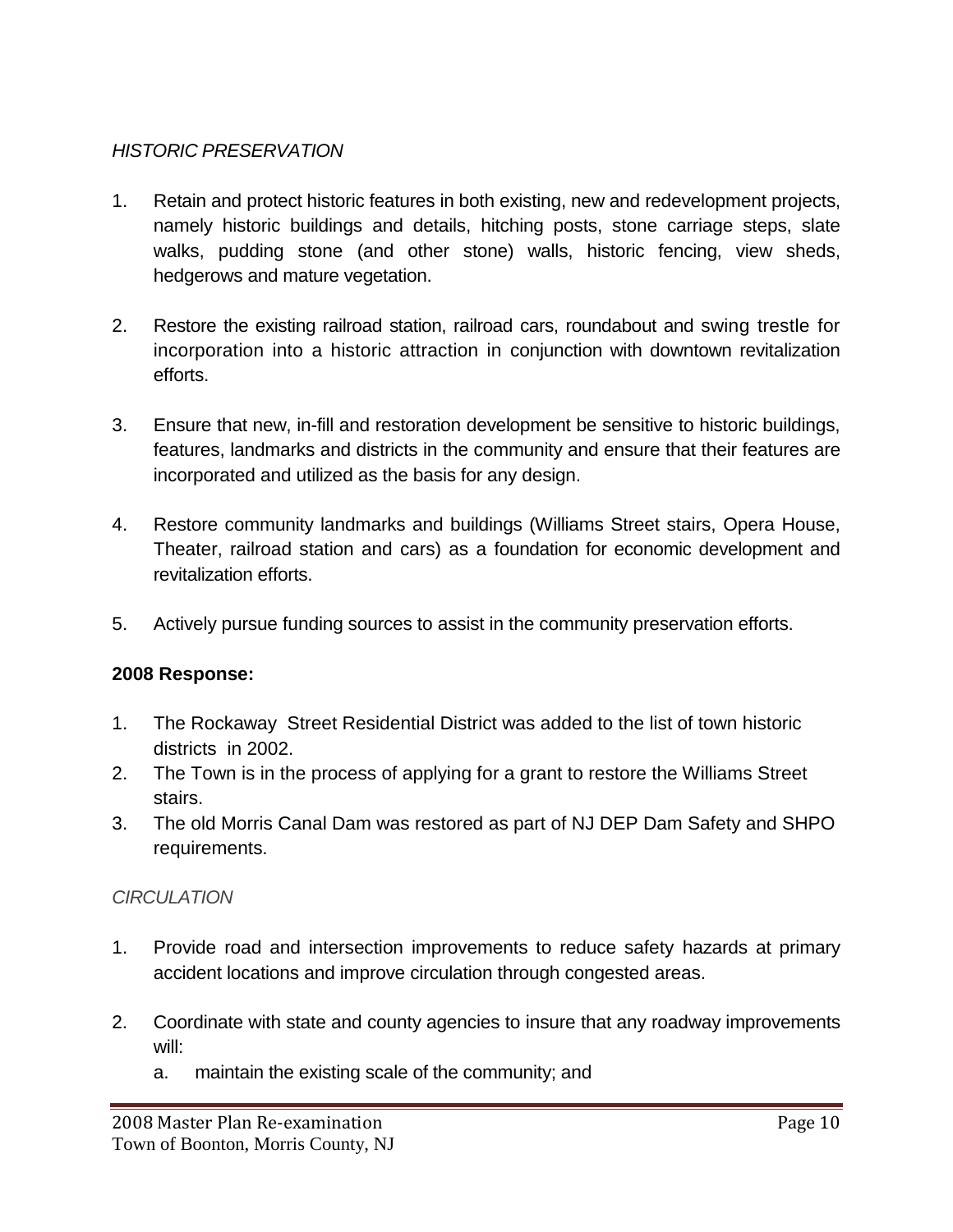- b. thoroughly examine all the circulation alternatives and resulting impacts on pedestrian mobility along Main Street.
- 3. Pursue programs with state and county agencies that encourage transportation options for alternatives such as park and ride facilities, ride sharing, bus services, bike and pedestrian paths, and other innovative programs.
- 4. Require all new development and redevelopment sites to provide improvements to the physical and aesthetic qualities of parking areas and roadways with inclusion of street trees, hedge rows and sidewalks.
- 5. Examine traffic patterns and streets between Myrtle Avenue and Division Street and the PVO site and industrial areas to provide for improved truck access both to and from I-287.
- 6. Examine traffic lights and timing, parking, space utilization and architectural integrity along Main and Plane Streets with an emphasis on improving the parking and traffic patterns in downtown Boonton.

#### **2008 Response:**

Implementation of these circulation objectives resulted in the following improvements:

- a. Wootton and William Street intersection improvements to sight distance and street widening
- b. Extension of William Street into Boonton Township to provide access to Brookstone Development
- c. Construct a new Division Street and realign existing Division Street.
- d. New traffic signal and turning lane for Wootton and Myrtle intersection is planned for 2008.
- e. Extension of Fanny Road in connection with new residential development. New sidewalks installed.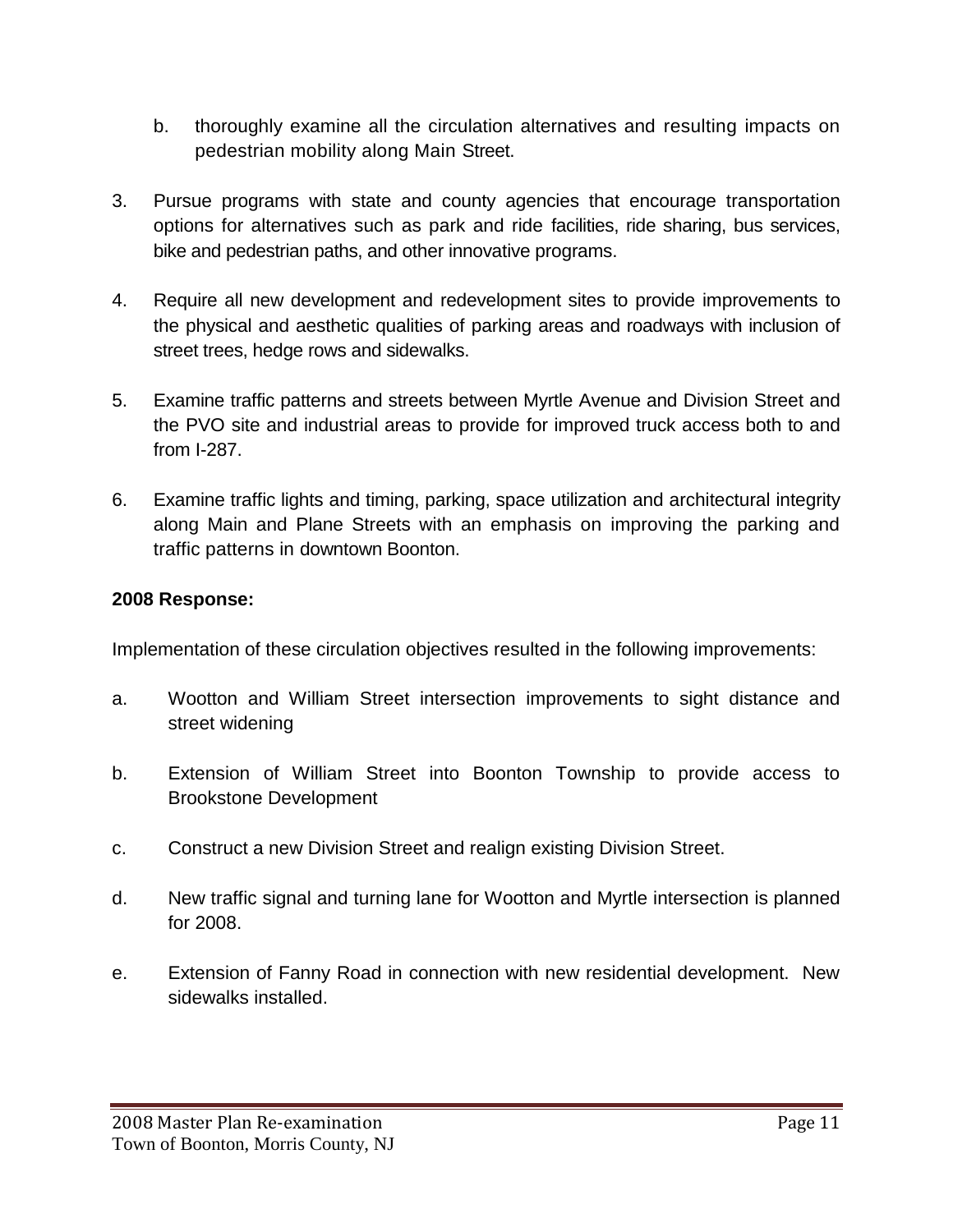- f. New sidewalks have been installed on Vreeland Avenue, Park Avenue, West Main Street, Boonton Avenue, Elcock Avenue, Chestnut Street, Oak Street, Hillside Avenue and Wootton Street. Sidewalks have been installed at Pepe Field.
- g. A new Fanny Road bridge was a NJ DOT project and a new Washington Street bridge was a Morris County project. The County also restored the old bridge as a pedestrian bridge overlooking the reservoir. Both new bridges corrected weight limits and restrictions and contributed to improved circulation patterns. The County is proposing milling and repaving Main Street in 2008.

#### **"c. EXTENT TO WHICH THERE HAVE BEEN SIGNIFICANT CHANGES IN THE ASSUMPTIONS, POLICIES, & OBJECTIVES FORMING THE BASIS FOR THE MASTER PLAN OR DEVELOPMENT REGULATIONS"**

The Town, through its Planning Board and Board of Aldermen, has continued to evolve, refine and upgrade the municipal land use and development policies along the basic framework established by the prior master plans and subsequent land use plan amendments. As development in Boonton has proceeded over recent years it has become apparent to the Planning Board and the Board of Aldermen that there remains development pressure upon both residential and non-residential properties within the Town. As a result, the governing body on advice and recommendation of the Planning Board have continuously upgraded and tightened various land use and development regulations within the land use ordinance.

This plan recognizes that the State has developed plans to accomplish its smart growth initiatives to curtail sprawl. Such plans have either already, and/or can potentially effect development activity within the Town and include the New Jersey State Development & Redevelopment Plan (Cross-Acceptance), New Jersey Highlands Regional Master Plan and Stormwater Regulations.

### **New Jersey State Development and Redevelopment Plan (SDRP)**

Responding to the need for statewide regional planning, the State Legislature, in January, 1986, adopted legislation establishing a State Planning Commission and an Office of State Planning. A major feature of this legislation is that the State Planning Commission prepare and adopt a State Development and Redevelopment Plan. The law requires that the plan provide a coordinated, integrated and comprehensive plan for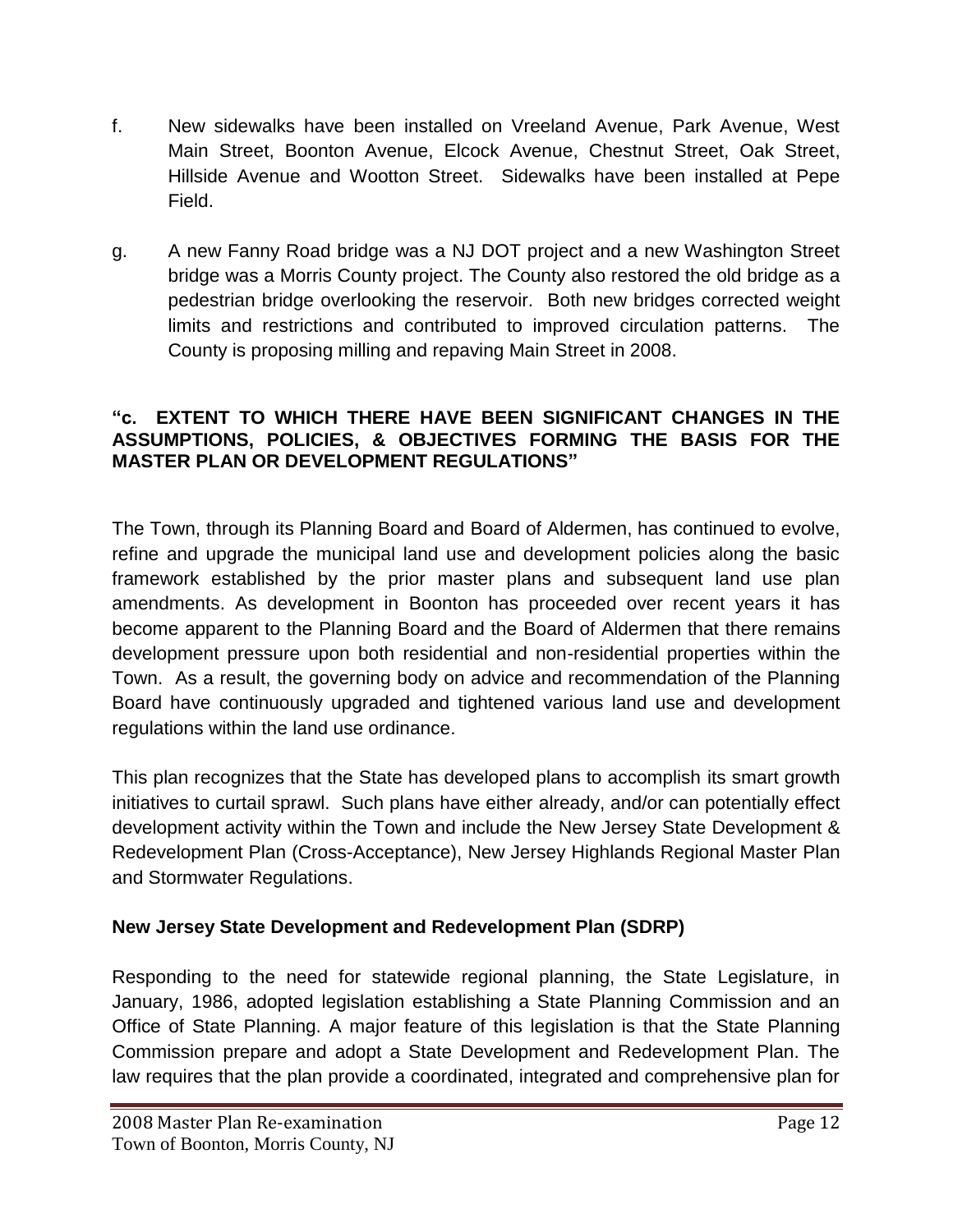the growth, development, renewal and conservation of the State and it regions and which shall identify areas for growth, agriculture, open space conservation and other appropriate designations.

The final draft of the State Development and Redevelopment Plan (SDRP) was adopted by the State Planning Commission on March 1, 2001. In meeting the mandates of the law, the State Plan establishes a system of planning policies translated into planning areas intended to guide the development of the State into a manageable system based on available and projected utility and highway infrastructure, at the same time recognizing and respecting environmentally sensitive conditions. Additionally, the intent of the Plan is to guide growth into centers where it can efficiently and economically be managed with the environs\* remaining open and undeveloped. The State Plan was adopted following a lengthy cross acceptance process in which the Town actively participated.

For purposes of fulfilling the State's long range planning goals and objectives, the SDRP creates a system or series of Planning Areas, with each planning area designed to accomplish specific objectives and certain development intensity. As it pertains to Boonton, the entire Town is located within the Metropolitan Planning Area (PA1) which is described and shown on Plate I as follows:

### *The Metropolitan Area (PA1)*

The existing developed nature of Boonton represents the main characteristics of areas designated as a Metropolitan Planning Area. These communities form a part of the metropolitan mass where municipal boundaries tend to blur. The characteristics of this settlement pattern can undermine efforts to address a host of functional problems on a municipal basis. It is increasingly impractical, for instance, to manage traffic congestion, solid waste disposal and air and water pollution locally. These and other concerns spill over from one municipality to the next, often requiring a regional perspective on potential solutions.

Communities designated as a Metropolitan Planning Area have many things in common: mature settlement patterns resulting in a diminished supply of vacant land; infrastructure systems that generally are beyond their reasonable life expectancy; recognition that redevelopment is, or will be in the not-to-distant future, the predominant form of growth; and a growing realization of the need to regionalize an increasing number of services and systems in light of growing fiscal constraints.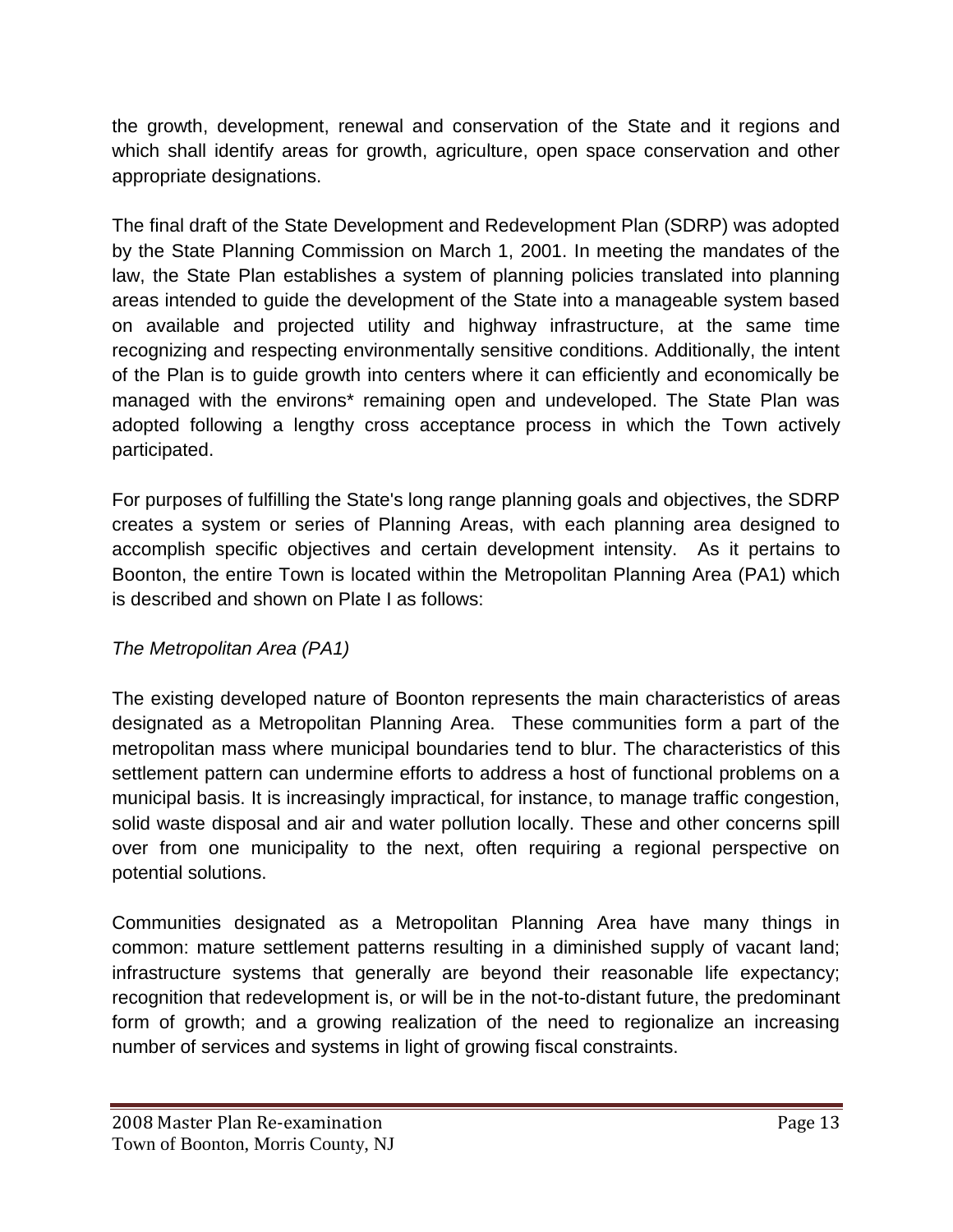

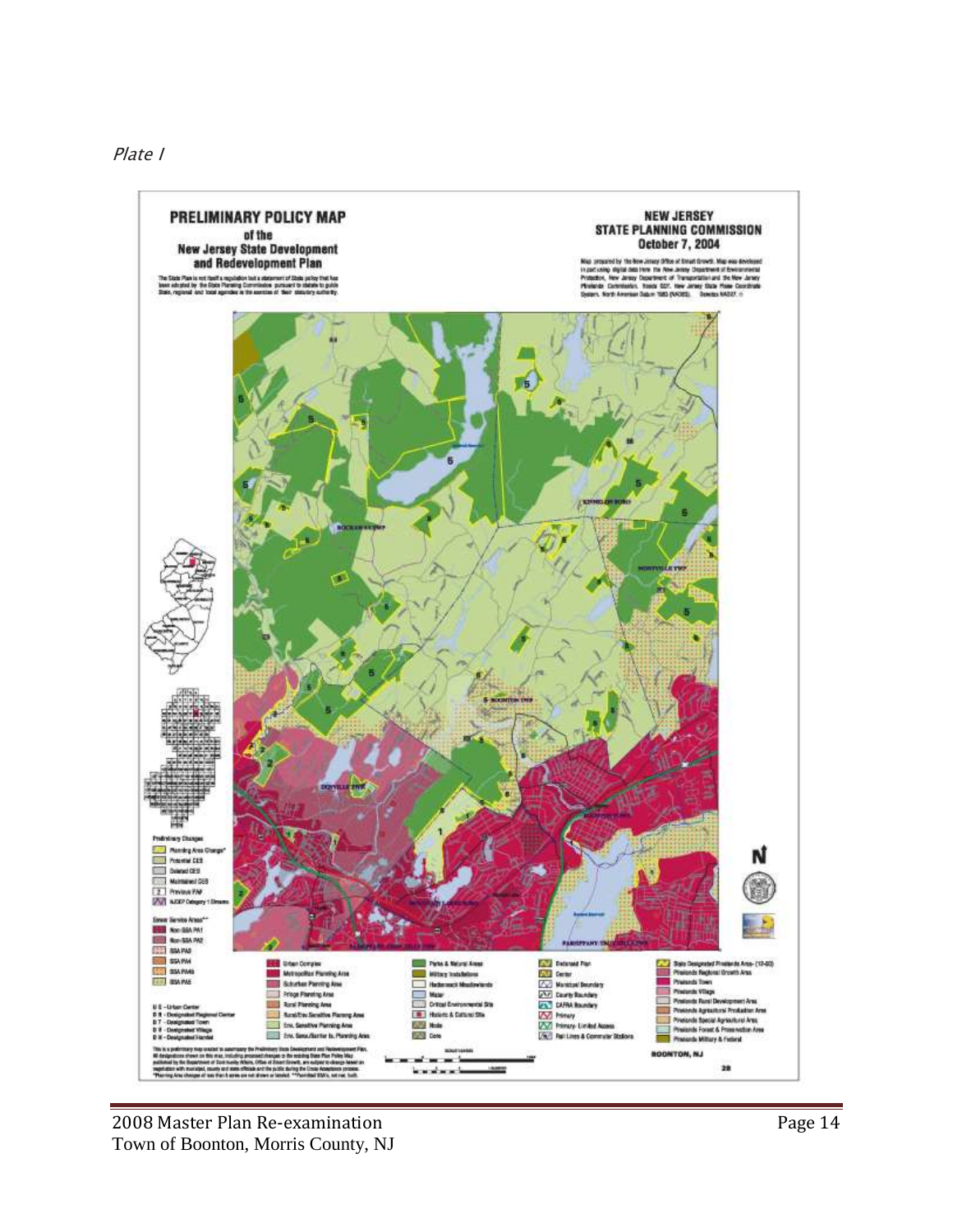## **Cross Acceptance III**

The State Planning Act requires periodic review of the SDRP and, to that end, the State Planning Commission has issued a preliminary, revised plan and, further, has initiated a new Cross-Acceptance process with the State's 21 counties and 566 municipalities. The County Planning Board is the designated negotiating agency responsible for the comparison of local master plans and policies with those of the State. The Town of Boonton has continued to participate in this process.

At the time of this writing, the next round of the cross acceptance was already in progress. In 2004 and again in 2006, proposed amendments to the SDRP include provisions for incorporating elements of the recently adopted stormwater management regulations and the addition of preserved open space in conformance with the Town's Open Space Plan. It is recommended that the Town continue to take an active part in the third-round cross acceptance process. Upon its completion, the Town will be required to seek "Plan Endorsement" by the State as this endorsement is now a requirement for COAH third-round certification..

### **State Plan Endorsement**

A municipal, county or regional plan and accompanying development regulations will be reviewed for consistency with the guidelines for Plan Endorsement adopted by the State Planning Commission. If the Commission finds the plan consistent, it will be endorsed and therefore eligible for priority assistance and incentives that flow from such endorsement.

The purpose of Plan Endorsement is to increase the degree of consistency among municipal, county, regional and state agency plans, and the State Plan, and to facilitate the implementation of these plans. Currently, municipalities seeking third round COAH certification will ultimately be required to seek plan endorsement.

### **New Jersey Highlands Region**

The State has identified the "Highlands" region of northern New Jersey as the last remaining large expanse of pristine mountain lakes and streams and unbroken forests. The region has long been recognized for its most significant natural resource, drinking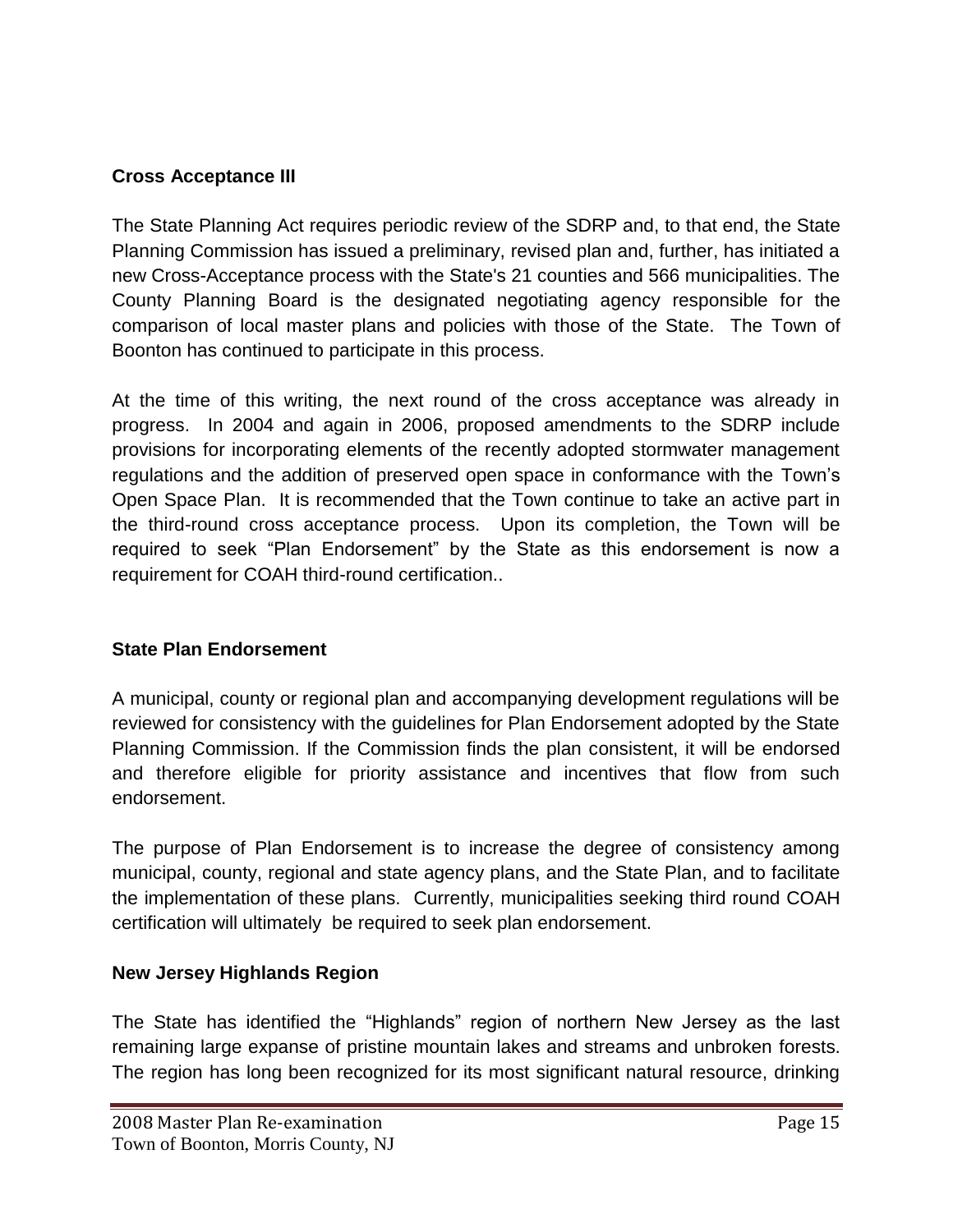water, which it supplies to more than half of the State's population. The Highlands region also contains the greatest diversity of natural resources of any region in the State: where 70% of its lands are environmentally sensitive; 370,000 acres of its lands are forested; and over 30 of the State's threatened or endangered species find suitable habitat there. The region also contains some of the State's most valuable historical and cultural sites, including sites from the Revolutionary War, New Jersey's early industrial age and Native American era. These rich resources provide an unsurpassed quality of life in the region. In recognition of its unique significance, the Highlands has been recognized as a special resource area by both the State and federal governments.

On September 19, 2003, Governor James E. McGreevey signed Executive Order No. 70 creating the Highlands Task Force and charging it with making recommendations to preserve the natural resources of, and enhance the quality of life in, the Highlands region. In particular, the Task Force was charged with examining the following topics:

- Protection of water quality, drinking water supplies, wetlands, critical plant and wildlife habitat, vegetated stream corridors, and contiguous forests;
- Identification of methods to protect and preserve open space and natural resources of the Highlands region;
- Identification of methods to enhance farmland preservation and support the agriculture industry in the Highlands region;
- Identification of methods to promote historic, cultural, scenic and recreational resource opportunities that preserve the natural features of the Highlands region; and
- Provision of smart-growth opportunities, including economic development and redevelopment in the Highlands region through regional planning, including coordination of transportation infrastructure investments and administrative agency activities, consistent with the State Development and Redevelopment Plan.

The focus of the action plan is on identifying and providing protection for a Preservation Area within the overall Highlands Area. This Preservation Area should total between 350,000 and 390,000 acres (a little less than half of the approximately 800,000 acres that comprise the entire Highlands region). The Preservation Area should be protected through a variety of mechanisms, including, but not limited to: enhanced environmental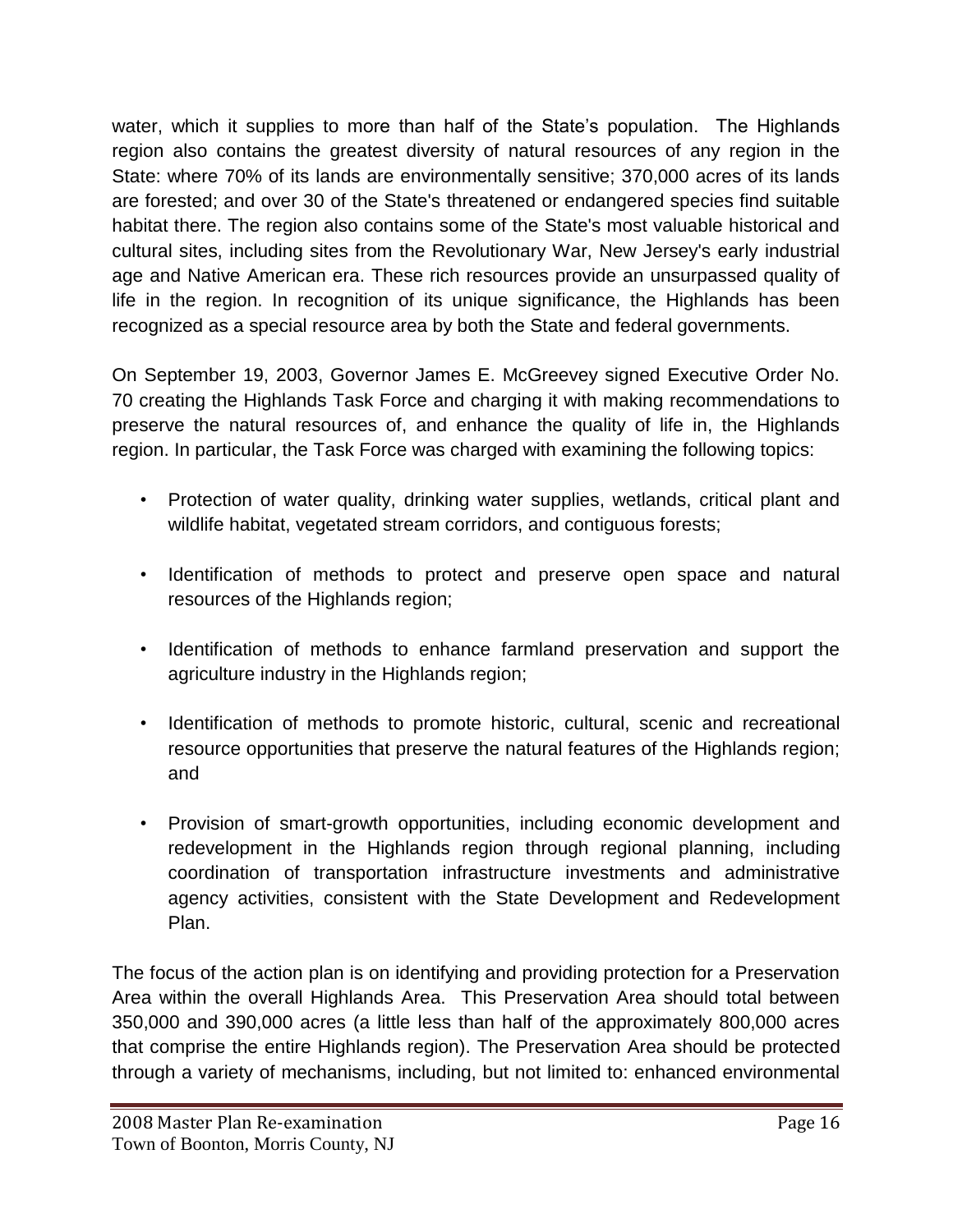regulations; a transfer of development rights program and regional planning; and the acquisition of land and development rights.

Proactive land use planning for the entire Highlands region should be achieved through a regional master plan established through the creation of a Highlands water protection and regional planning council. The council's authority would be mandatory in the Preservation Area and advisory outside of it. Outside the Preservation Area, there should be incentives to encourage municipalities to conform to the regional master plan and to encourage "smart-growth."

As it pertains to the Town of Boonton, the municipality is located entirely within the Highlands Planning Area. At the time of this writing, the Highlands Commission is in the continuing process of developing the Highlands Region Master Plan. Municipalities located within the region have been provided the opportunity for comment. A second and final draft was released in November, 2007. The Town should take a "wait and see" approach pending review of the master plan and regulations which will effect local land use decisions. The current draft Highlands mapping as it pertains to Boonton are indicated on Plates II and III.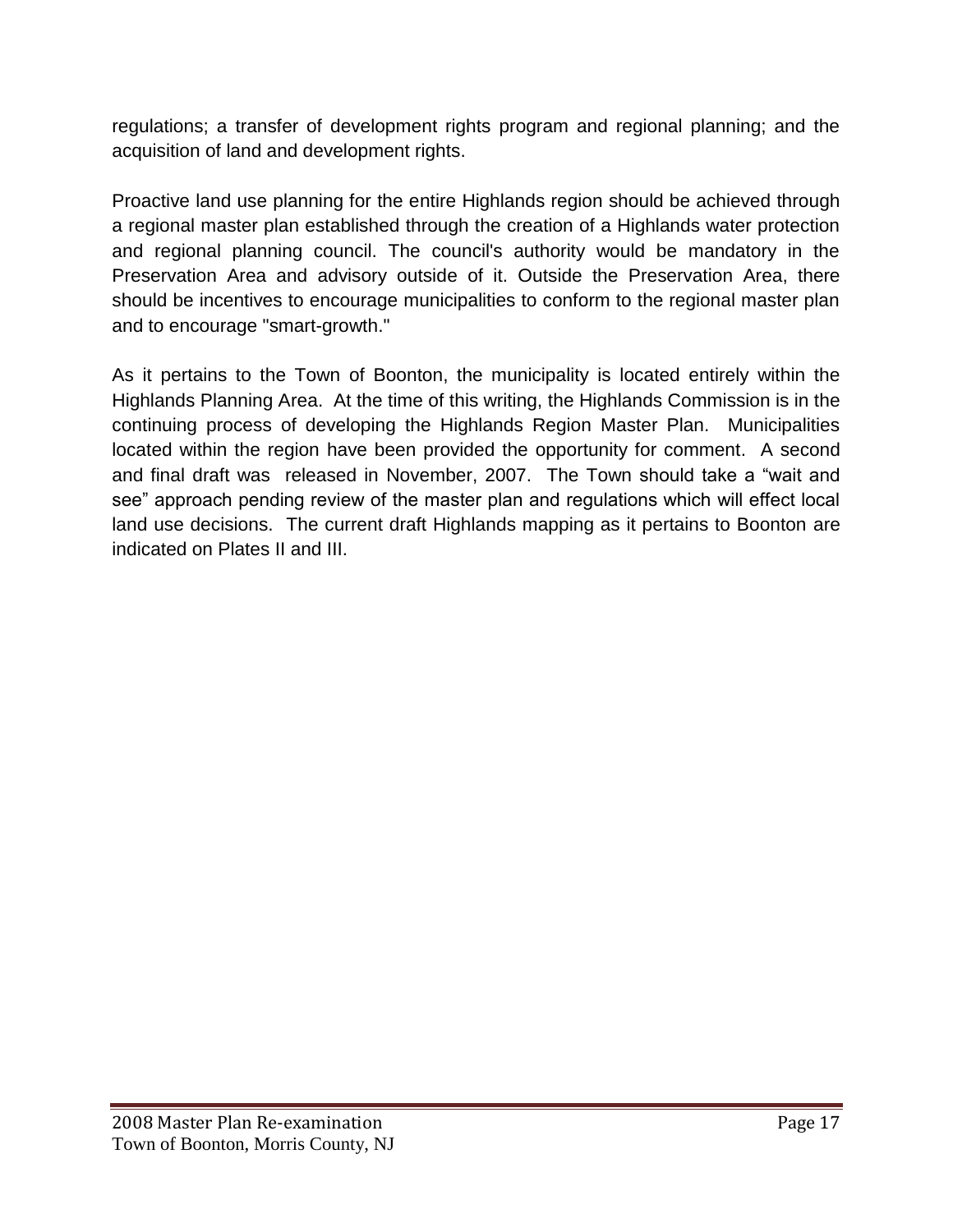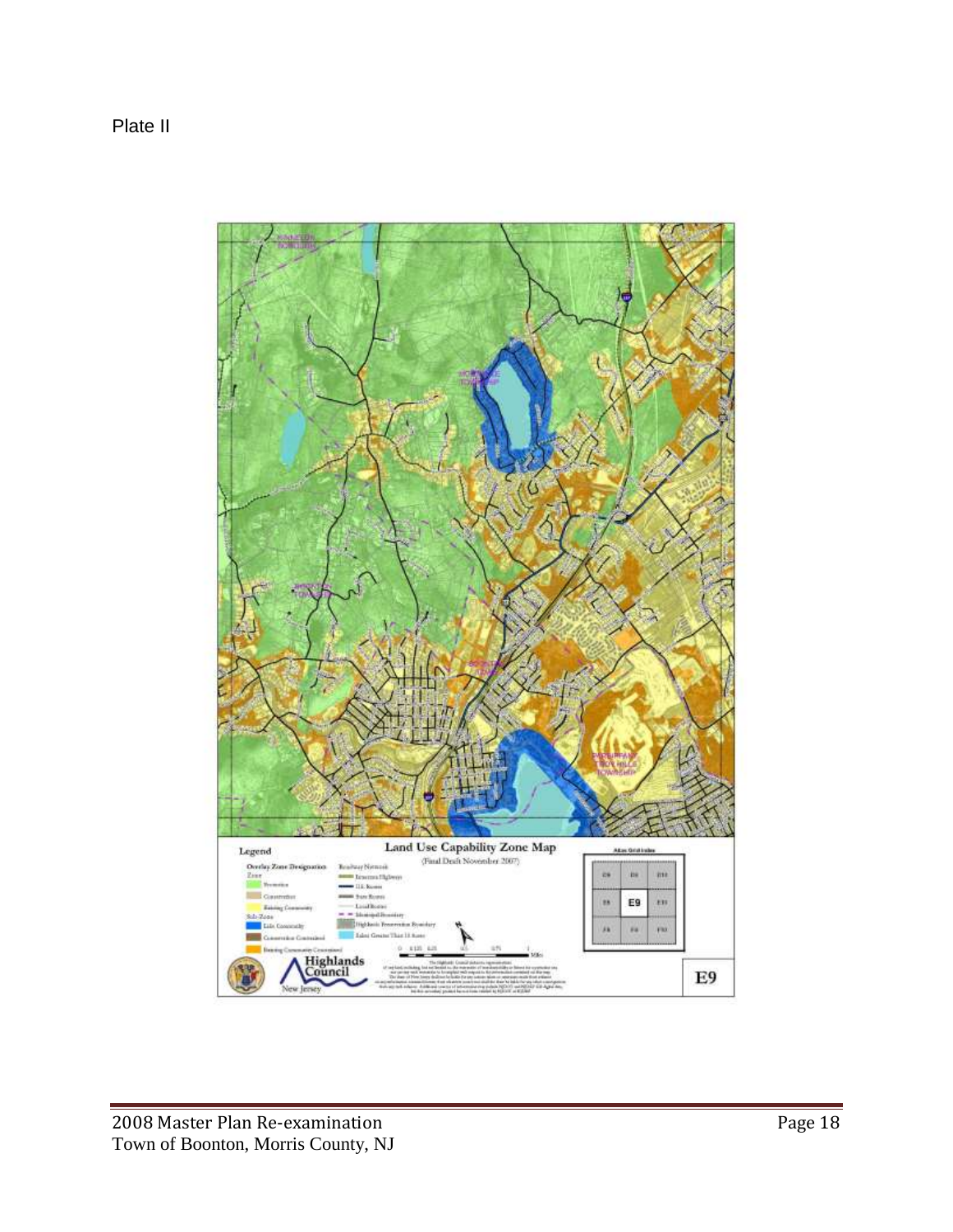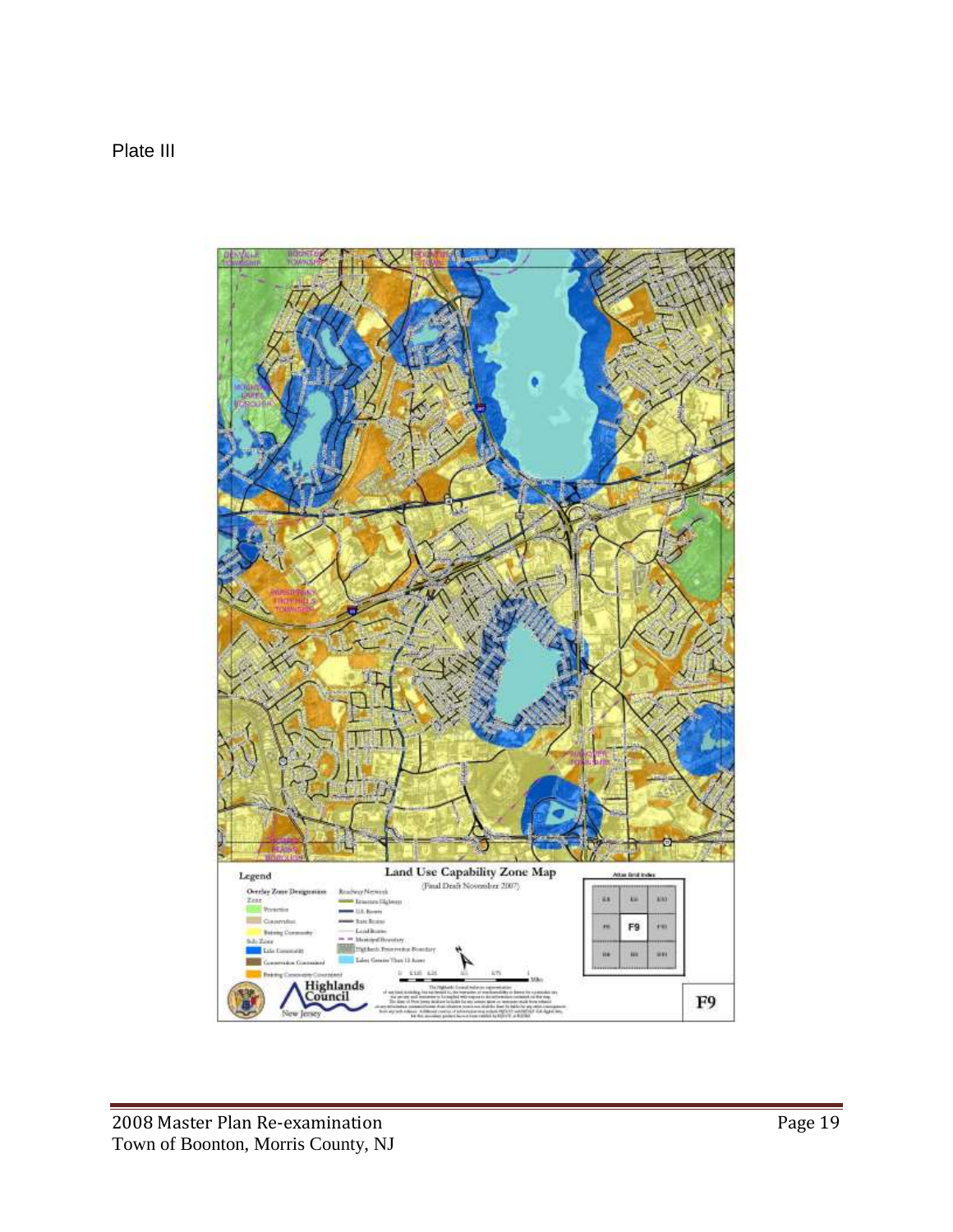### **New Jersey Stormwater Regulations**

The New Jersey Stormwater Management Regulations were adopted on January 4, 2004, and took effect on February 2, 2004. These new regulations will have a substantial impact upon municipalities in terms of both additional development regulations as well as financial costs to the municipality. In general, the new rules require:

- a. Non-structural stormwater management strategies to the extent possible (i.e. not based on detention basins, etc.);
- b. 100% average groundwater recharge of two-year storms;
- c. 300' buffers to top of bank of designated Category One streams and tributaries; and
- d. Maintenance plans for stormwater management structures.

Each municipality will have to apply to the DEP for a New Jersey Pollutant Discharge Elimination System (NJPDES) permit for stormwater management. The NJPDES permit will mandate that each municipality must develop a stormwater management plan and subsequent ordinance incorporating the requirements of these rules. All municipalities must also adopt a stormwater management plan as part of their master plan.

The Town has complied with the requirements of these regulations and have adopted both the Municipal Stormwater Management Plan (SMP) and subsequent ordinance requirements within the required time-frame stipulated in the regulations.

## **"d. CHANGES RECOMMENDED FOR THE MASTER PLAN OR DEVELOPMENT REGULATIONS"**

Based upon the preceding review of the planning issues facing the Town of Boonton, the fundamental framework of the Master Plan and its various component elements remain valid and appropriate. The following areas for additional investigation and study are recommended:

Due to the built-out nature of the Town, as well as the on-going real-time land use and ordinance amendments which have occurred since the prior plan, the focus of this reexamination report is on preserving the character of Boonton, and developing ordinance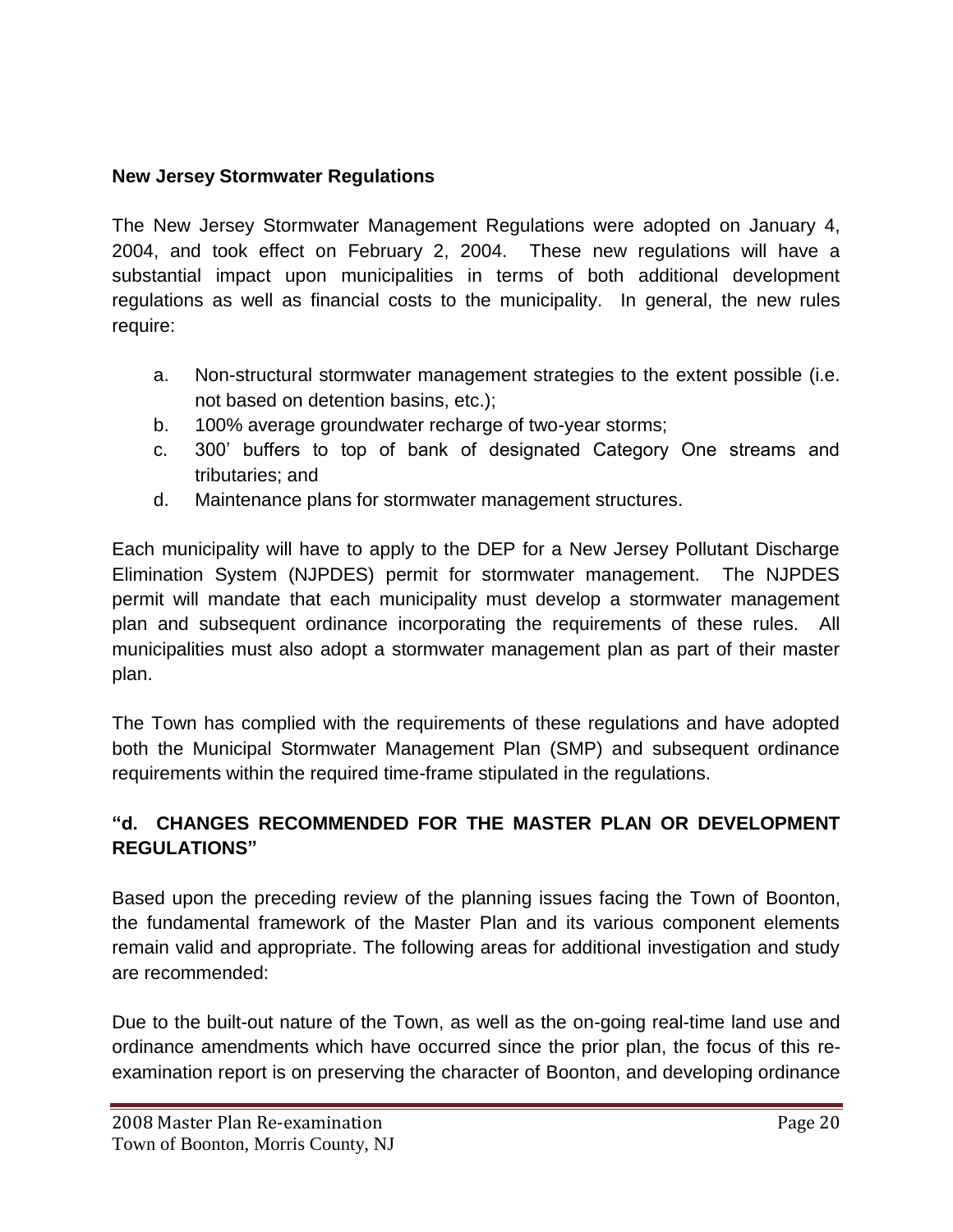standards addressing "quality of life" issues which have arisen. To this end, this plan incorporates the recommendations envisioned by the 1999 plan, and where appropriate modifies those recommendations as follows and as indicated on the Land Use Plan map:

### **Recommended Land Use and Zoning Changes**

#### *Residential Zones*

- 1. Any in-fill development in the R-3A Zone should have a front yard that is the average of the three houses on either side of the subject property. Parking to be limited to the side and rear yard areas only.
- 2. Increase the minimum lot area for the R-1A zone from 12,500sf to 15,000sf. In 2004, a lot size study was commissioned by the Planning Board to examine residential lot sizes through-out the municipality. Based on this analysis, three (3) areas are recommended to be included as a new 15,000sf single-family zone. These areas include areas north of Wootton and North Streets in the northern portion of the Town, the residential "park" area located west of Main Street in the western portion of the community and areas south of Lathrop Avenue in the southcentral portion of the Town.
- 3. Explore introducing a floor area ratio regulation to control the size and scale of infill, residential additions or new housing construction.
- 4. Explore introducing regulations for building and total lot impervious coverage.

#### *Commercial Zones*

- 1. Encourage shared parking.
- 2. Encourage enhancement of the streetscape with parking in the rear and side, and landscaping along the lot frontage.
- 3. Examine the front-yard setbacks in the C-1 and C-2 zones.
- 4. Include floor area ratio requirements.
- 5. Include minimum landscape requirements in every zone except Main Street business.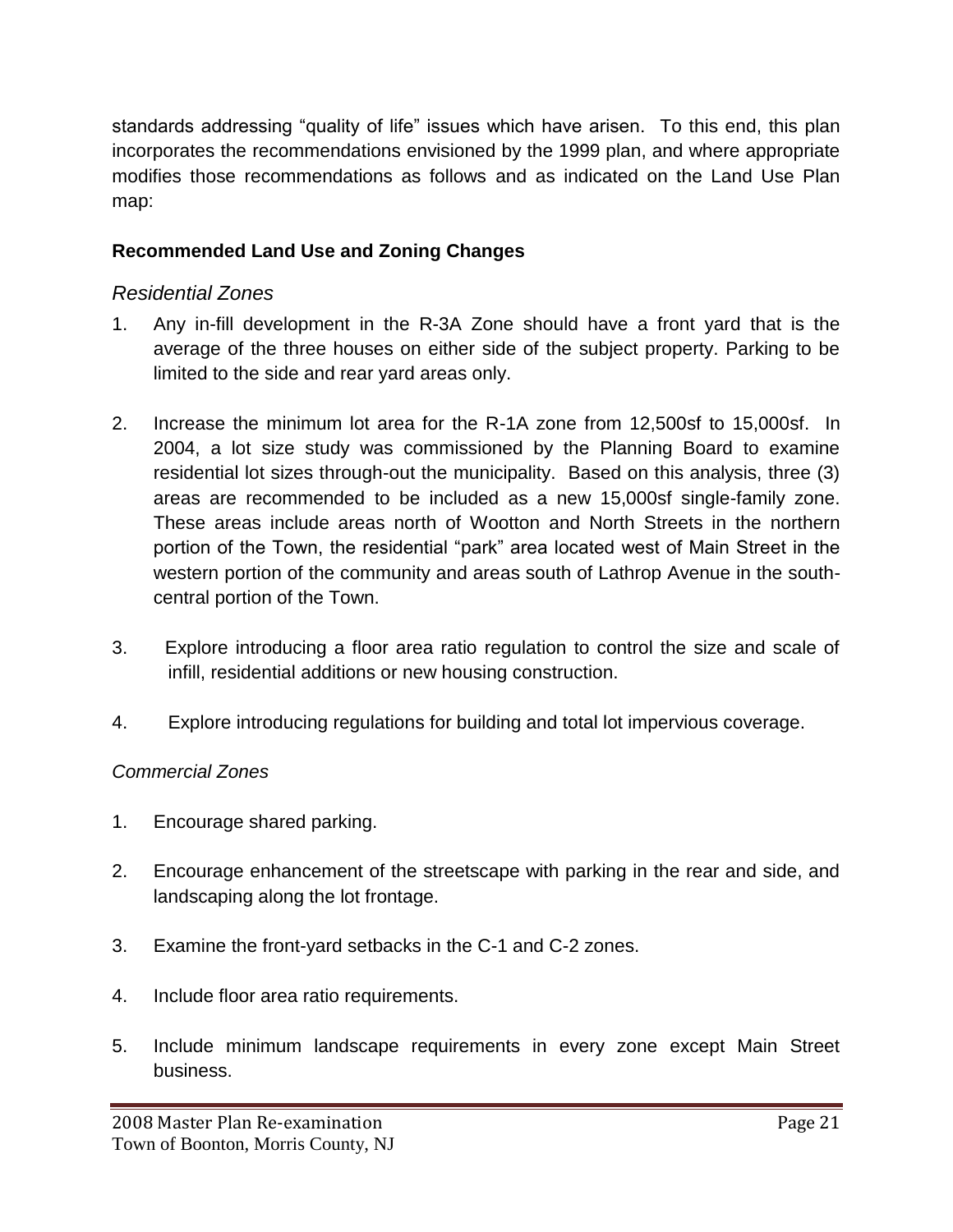## *Business Zones*

Eliminate senior citizen housing as a principal permitted use in the B-4 zone, schedule of requirements.

#### *Industrial Zones*

- 1. Reduce the maximum allowable height of buildings in the I-2 zone from 100' to 65'. No structure should exceed the average elevation of the Union Street residential structures.
- 2. Change the I-2 zone to an Industrial Transition zone. The principal permitted uses in this zone would include:
	- a. Scientific and research laboratories devoted to research and design and/or experimentation or processing and fabricating incidental thereto.
	- b. Office buildings for business, professional, executive and administrative functions.
	- c. Public buildings and uses.
	- d. Storage and maintenance of construction vehicles and equipment associated with a construction business that has its principal use as a business office located on the site.
	- e. Hotels, motels, inns, or similar facilities that offer overnight accommodations.
- 3. Require a substantial landscaped buffer between the I-2 zone and any residential zone or use.
- 4. Establish appropriate floor area ratio requirements in both the I-1 and I-2 industrial zone districts.

#### *Senior Citizen Housing Sites*

Two sites within the Main Street area are possible sites for Senior Housing: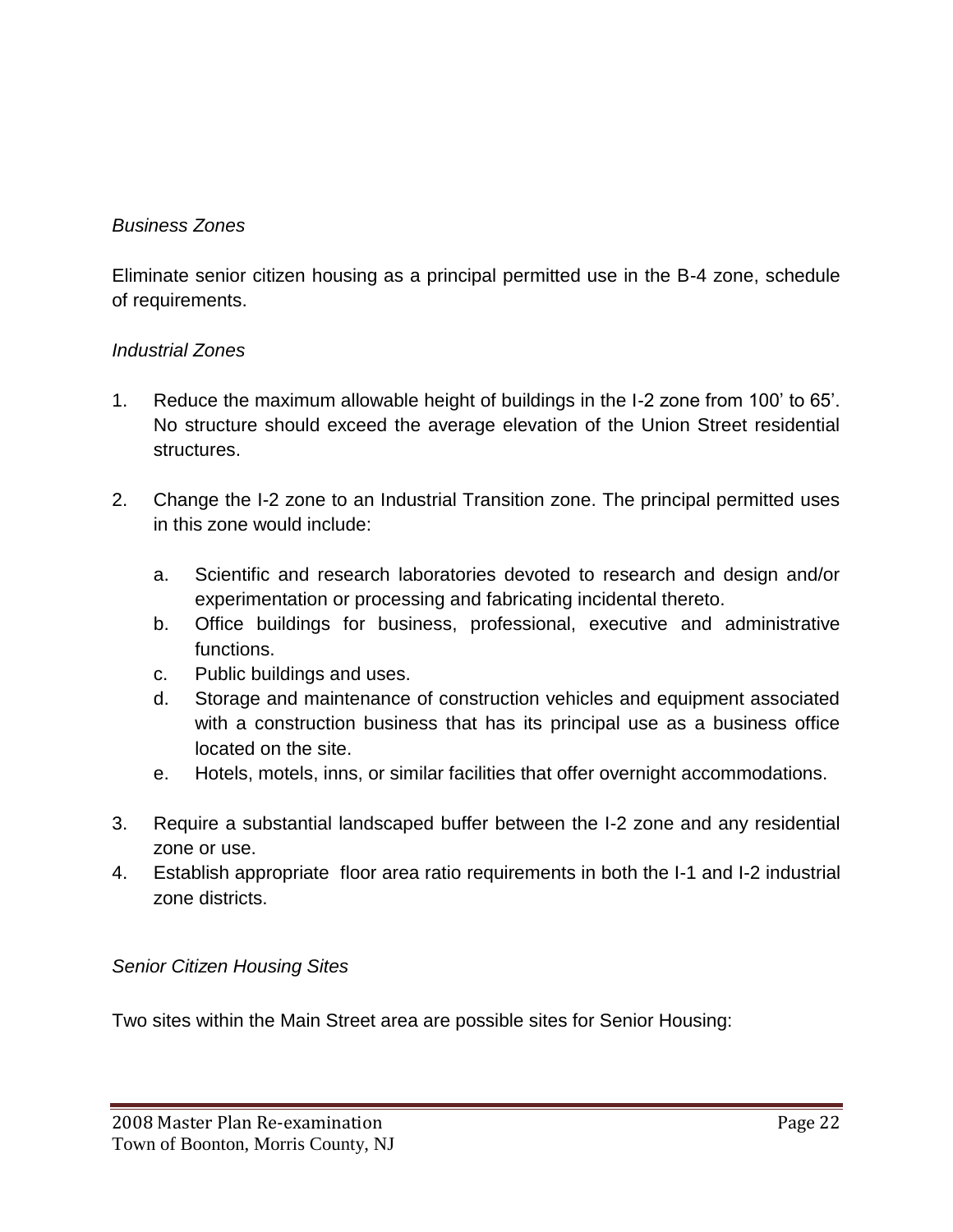- a. A vacant lot on upper Main that fronts on Main Street and backs into the Plane Street parking area. Creative design with commercial/retail or office on the street level and Senior Housing on the upper levels and to the rear and abutting the park may be appropriate. (p.3.15)
- b. The School Street School, if this building is deemed surplus property by the Board of Education. (p.3.15)

## **FRAMEWORK FOR REVITALIZATION**

The 1999 Master Plan recommended design guidelines for several specific areas in the Town which have suffered from deterioration. These areas include: the Main Street Commercial core; Town Business areas on Myrtle Avenue and Division; the Regional Commercial area on Myrtle Avenue; and industrial land including the proposed Historic Industrial areas adjacent to the Rockaway River as well as the industrial area served by Myrtle Avenue and Division Street. Further detailed planning for each area is recommended.

Design guidelines recommended in the 1999 Plan continue to be relevant and are included within this report as items to be addressed as part of any new development or redevelopment, including:

#### *The Building Façade*

Whenever possible, renovation should include the restoration of original facade details including the roofline, doors, windows, sashes, sills, lintels, molding and decorative ornament which are an integral part of the building facade which should be restored if they are still in evidence. New construction, alterations and additions should be compatible in scale, proportions, materials, etc., and should enhance, not detract from the original architecture. When renovating, every attempt should be made to use facade and streetscape elements that are typical to Boonton architecture in form and material.

### *Proportion, Scale and Massing*

New construction and additions to existing buildings should be compatible with the existing architectural fabric in terms of proportion (the relationship of width to height of the building and the relationship of its sum parts), scale (the relationship of the size and component parts of one building to the next), and massing (the volume created by the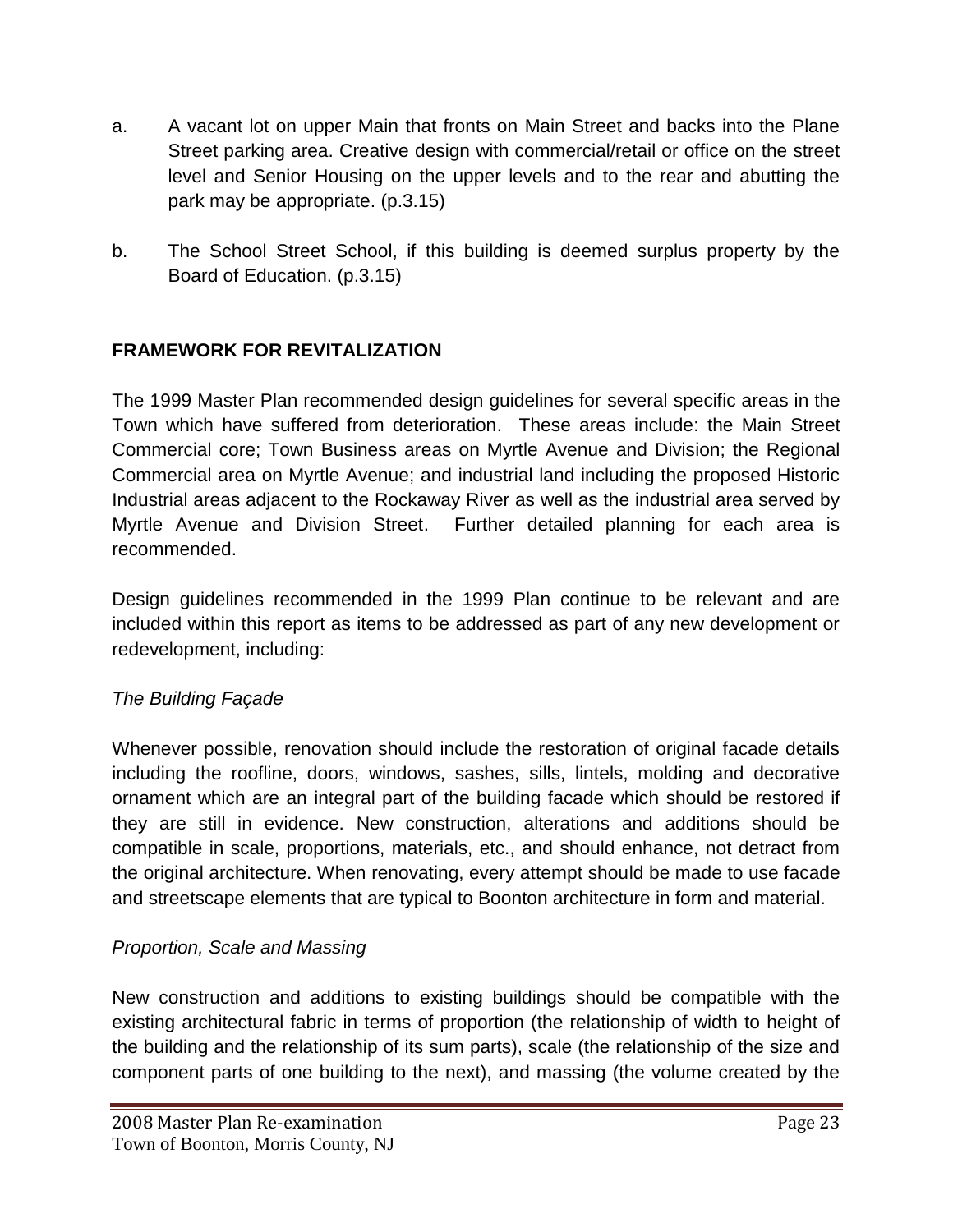building). Additions to historic structures should express the scale, proportion and massing of the existing structure. New construction should be compatible to the existing context.

## Architectural Considerations

Additions and adjacent new construction should maintain the existing rhythms of massing, solids and voids, and window and door openings.

### *Materials*

If restoration of original materials is impossible, replacement materials should be compatible with the original design. If replacement siding must be used where wood clapboard exists, match original siding in height, profile and trim details. Concrete block is not recommended for facades in revitalization areas. *Color*

Color schemes should be simple, provide contrast (i.e. traditionally trim was painted as decoration in a lighter or darker contrasting shade), be historically appropriate and neighbor-friendly.

## *Building Styles*

Colonial, Federal, Greek-Revival, Victorian, neo-Classical, neo-Georgian, neo-Tudor and Beaux Arts styles from the 1800s through 1940s are all represented in the architecture of Boonton. Facade renovations should include the uncovering and restoration of original details whenever possible; provide eye pleasing, complementary results; and relate to surroundings.

## *Traditional Facade Components*

Restoration, renovation, adaptation and new design may incorporate the tripartite design, which is the three vertical levels found in nearly every commercial building: the storefront, the upper facade, and the roof line or cornice. As a general approach to renovation, it is best to respect the original period and style of the building. However, if a structure has had architecturally significant alterations, it may be prudent to keep the later period architecture.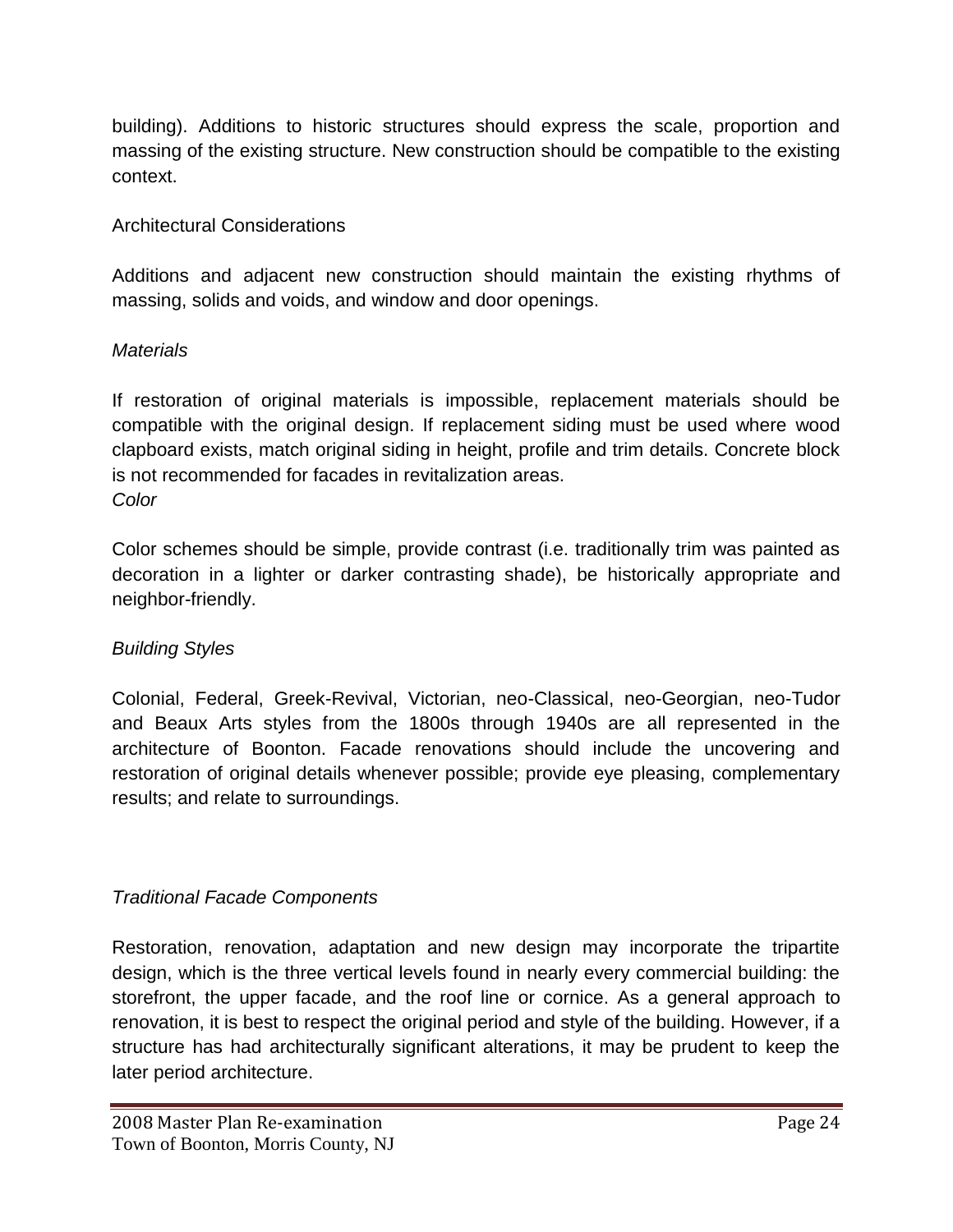### *Storefronts*

The integrity of the storefront with the upper floors should be maintained. Preserve original materials and details as well as the size and shape of original openings so that the proportions of the facade will remain. Replace missing original elements such as transom windows, if possible. Retain well-designed and constructed alterations, even if they are of a style different from the original storefront elements, if they are of equally significant architectural value.

- 1. Entries: Existing recessed entries should be retained and are recommended in new storefront construction. Solid or residential-type doors with small areas of glass should be avoided. Openings containing double entry doors should be retained.
- 2. Display and Transom Windows: The original size, division and shape of display windows within the overall storefront frame should be preserved. Glass should be transparent. While traditionally sized storefront glass is recommended, blinds or cafe curtains can be used for privacy. Transom windows that have been removed or altered, should be restored, or recreated when possible.
- 3. Baseband and Pilasters: Bulkhead design should complement the facade design. The restoration and/or recreation of pilasters with traditional forms and color is encouraged.

### *Roof Lines, Pediments and Cornices*

Historic roof lines should remain. New construction should reflect the shape and scale of typical Boonton roof construction and detail, especially in revitalization areas where the roof shape is a particularly important visual element. Wide or long scale buildings should be broken into smaller masses with rooflines of different height and direction to minimize their effect. Pediments should be restored where existing and recreated where they have been removed. Where cornices have been removed, they should be replaced. Where they are damaged, they should be restored.

#### *Doors and Windows*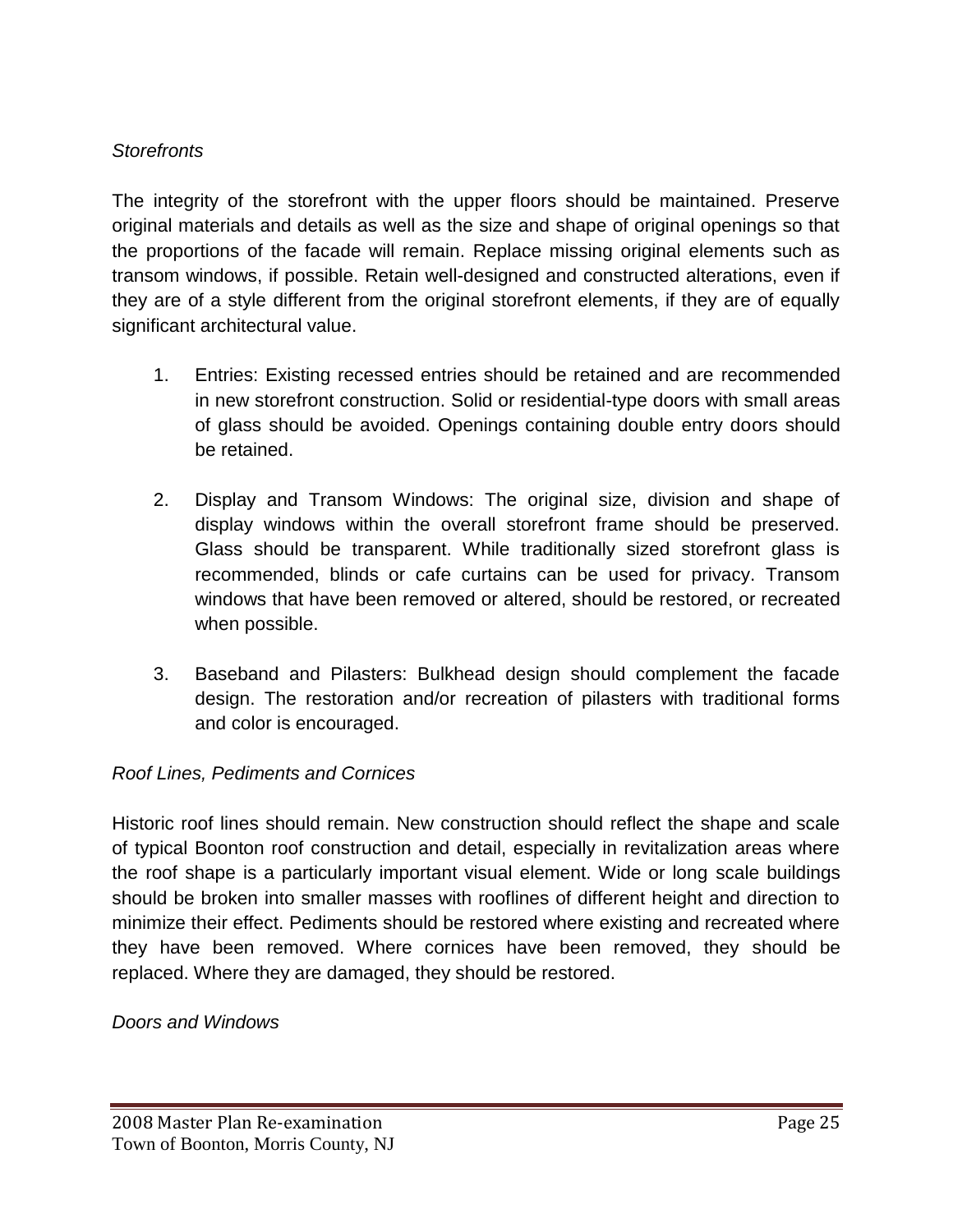Every attempt should be made to restore historic windows, shutters and doors and all original building components. The proportion of windows and doors should be appropriate to the original and to the neighborhood fabric, just as the number and size of panels and glazing lights should be appropriate.

### *Porches*

Although uncommon on Main Street, historic porches are present in locations such as Myrtle Street. When adding to or renovating a commercial addition to a structure of residential scale and proportions, the porch serves as a recommended prototype for new design.

## *Awnings*

Design for awnings and banners should be clear, simple and complimentary. Retractable shed awnings of heavy duty canvas are traditional and appropriate. Whether striped or solid, awnings should be color compatible with the storefront and total facade. Glass and metal canopies are also appropriate additions. The use of vinyl or metal clad awnings is not recommended.

*Signage*

Simplicity, clarity and attention to detail are crucial. Lettering, detail and color should be easy to read and historically appropriate. Signage along the building facade should be flush and proportional with the facade. New signage and signs on larger commercial structures should be appropriately scaled and should not overshadow the architecture. Avoid covering important architectural features. Obsolete signs on storefront/facade should be removed. Signage should have non-glare lighting. If possible, historic signs should be restored.

- 1. Materials: Signage materials should be appropriate and complementary to the architecture, such as wood and metal. Vinyl signage and flashing or exposed lighting are not recommended.
- 2. Sign Bands: Signs mounted on sign band or break band are recommended. Signage can run the full width of a storefront opening but should remain within the pilasters. Signage should not obscure the second floor windows or other details.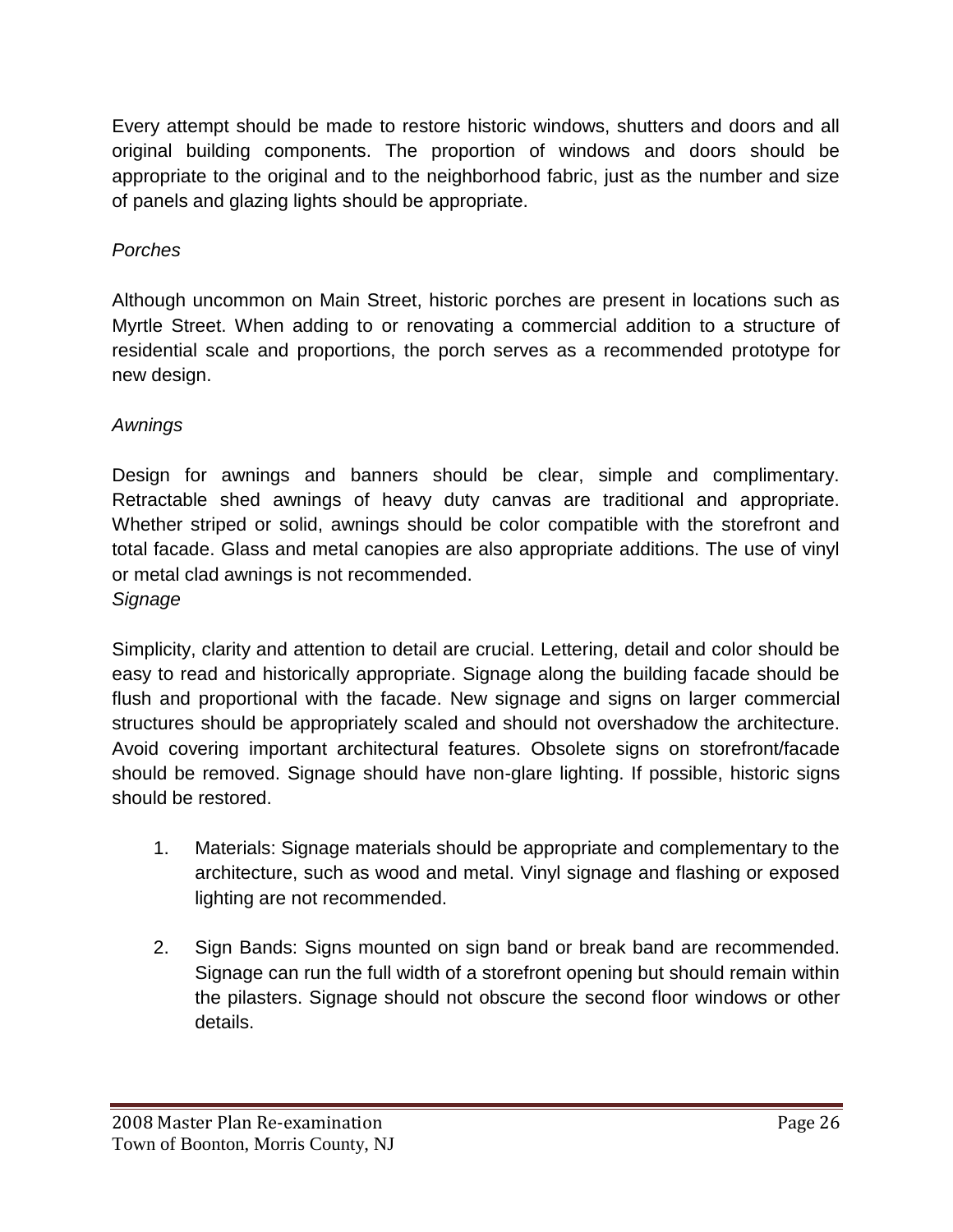#### *Fences and Walls*

Landscaping, such as hedge rows, should be used whenever possible instead of fencing to define property boundaries. Fences in commercial areas should be compatible with planned streetscape improvements in material, style and color. Chain link fencing is not recommended where visible from the street and should be softened with landscaping. Puddingstone walls or inclusion of puddingstone elements should be encouraged and are recommended for replacement and new construction wherever possible.

#### *Sidewalks, Paving and Parking*

Historically appropriate materials may be recommended for interior walks at historic sites, train stations, municipal and civic locations, and Main Street. Where stone curbs now exist they should be retained if possible. Where possible, parking should be located to the rear of the building. If not possible, parking at the side is recommended with the provision of a continuous landscaped buffer zone at the sidewalk. Common driveways are recommended wherever possible to reduce the number and size of curb cuts.

#### *Lighting*

Pedestrian scale lighting is recommended.

#### *Landscaping*

Landscaping should be included as a requirement in every development plan for all commercial and industrial properties. Inclusion of landscaping requirements in the Land Use ordinances is recommended. To insure an attractive streetscape, the first ten feet inward from the curb, or to the building face, if that distance is less, for the length of the street frontage, can be designated streetscape landscape areas. The remaining distance to the edge of parking or building dedicated to landscaping may be variable depending on the type of street and building height.

*Streetscape*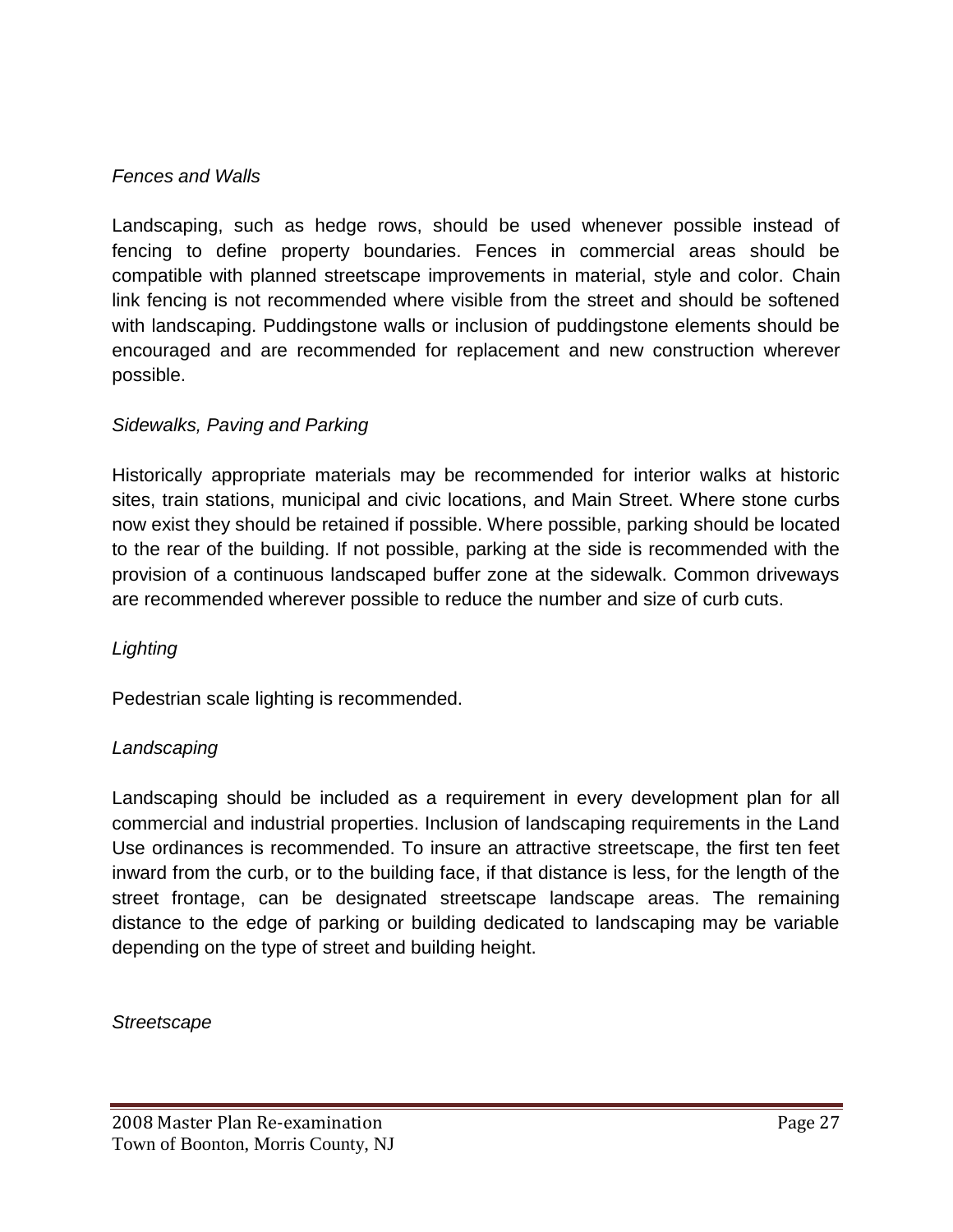Specific strategies need to be developed that strengthen the identities of individual residential and commercial areas.

#### **HISTORIC PRESERVATION ELEMENT**

The ability to create guidelines for the regulation of historic sites and districts by zoning ordinance provides for local control to mitigate adverse impacts associated with development activity affecting the Town's historic resources.

The Town's Historic Preservation Ordinance encourages the expansion of the historic overlay zones to incorporate additional sites, landmarks, structures, buildings, streetscapes or districts that will help promote historic preservation in the Town. Within the overlay zone, alteration or new construction is to be compatible with the characterdefining features of the area. The overlay zone allows the imposition of additional requirements above and beyond those required by the base zone. The overlay zone does not alter the permitted use or bulk standards in the base zones, but establishes general design criteria that are sensitive to the historic resources that should be preserved.

As recommended within the 1999 Plan, the Town should undertake research work on five potential additional historic districts:

- a) The Flats Historic District,
- b) Boonton Iron Works Historic District,
- c) the Park Historic District,
- d) Bucco, Sterling Construction Company Historic District,
- e) an expanded Iron Work Historic District.

These additional districts would be in addition to the three (3) existing districts (Main Street, Ironworks Residential & Rockaway Street.

#### **OPEN SPACE AND RECREATION PLAN**

It is recommended that the Town continue in its pursuit of quality open space for purposes of preservation, creation of linked open space, and for recreational purposes.

### **COMMUNITY FACILITIES PLAN ELEMENT**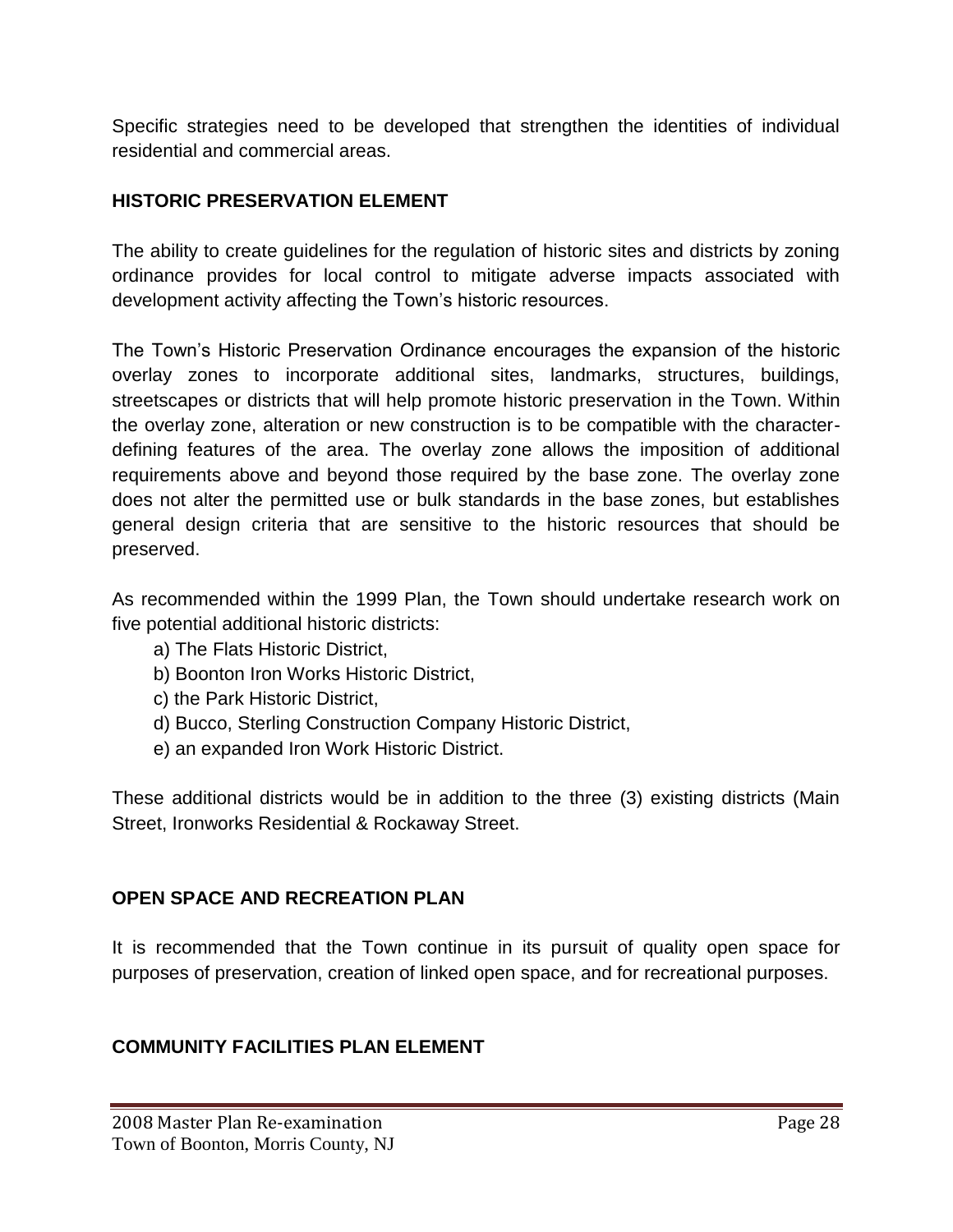A Community Facilities Plan Element of a Master Plan is intended to reflect provision for adequate municipal facilities and services essential to the community. The 1999 Plan detailed public buildings and facilities, emergency services, library, department of public works, water and sewer systems, public housing and schools.

Recommendations include:

- 1. The Town should explore funding sources to implement a comprehensive program for compliances with ADA standards for all schools, municipal building and other municipal facilities.
- 2. As the existing Town Hall configuration does not provide for expansion without a major redesign (building and parking), alternative sites of any surplus municipal or board of education facilities should be explored if and when they become available.
- 3. As part of this Plan, the Planning Board should request input and current data on school enrollment and class sizes from the Board of Education, and assemble current data regarding the new additions to the various public schools as well as for all Town's facilities.

## **CIRCULATION PLAN ELEMENT**

Provision for convenient, safe and adequate street access to all lands in Boonton continues to be a major objective of the Master Plan. An adequate street system will help promote the most appropriate development of land in keeping with the Land Use and Community Facilities Plans. The following recommendations as found in the 1999 continue to be relevant:

- 1. Inter-municipal bike routes should be considered since connections exist into Mountain Lakes and within Boonton's Grace Lord Park.
- 2. Sidewalks should be installed where necessary for pedestrian access and safety. This includes the area around Pepe Field where upon its completed restoration can anticipate an increase in pedestrian activity particularly among children.
- 3. The Circulation Plan as well as the Open Space/Recreation Plan proposes a series of "natural" pedestrian paths for passive recreational use. These natural paths can follow existing stream or river corridors and can provide additional links to community facilities while becoming a part of a recreational plan for the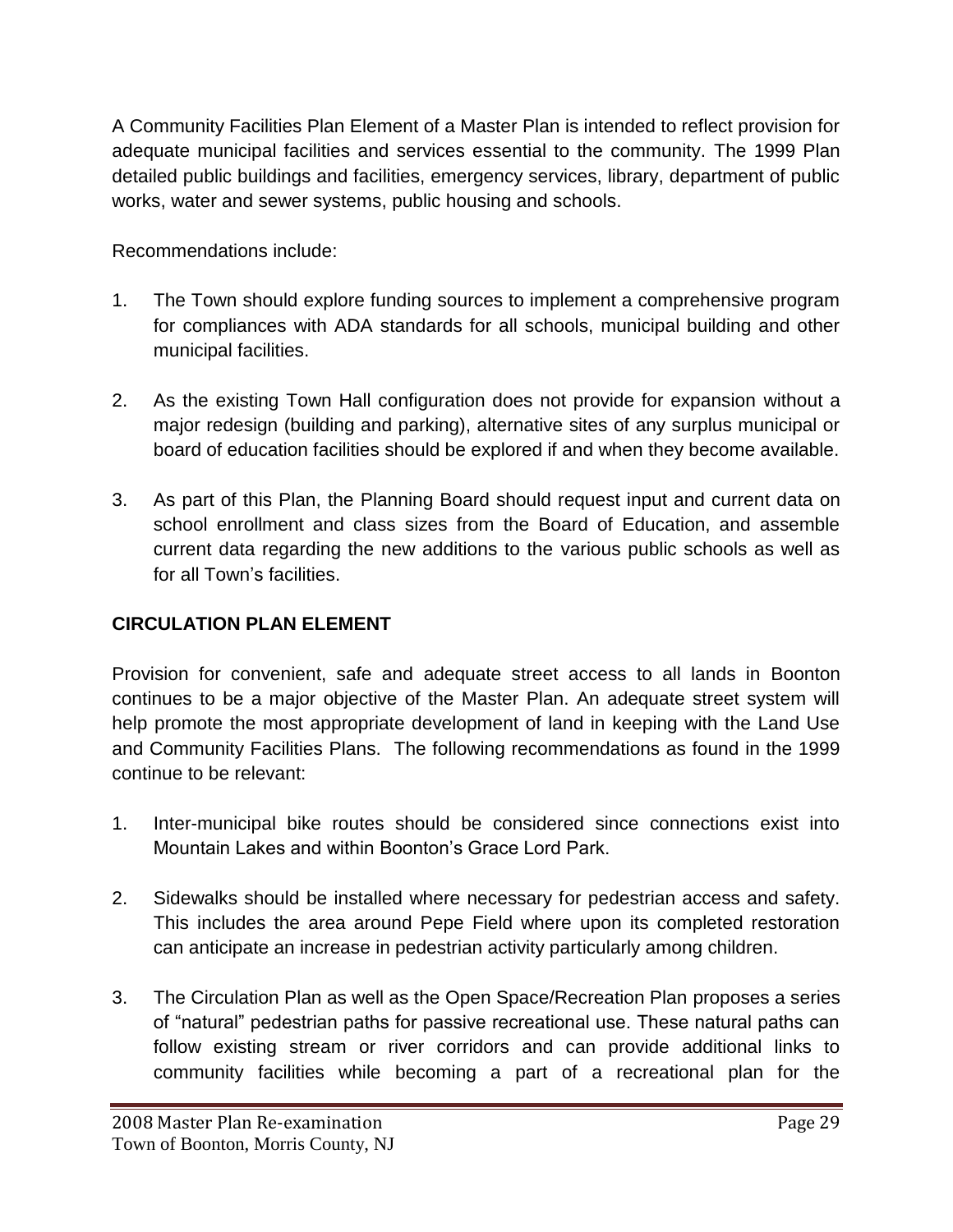community. To fully access these natural links, formal or informal easements and agreements may be necessary to insure their viability. Those proposed for consideration include the watershed lands, Fireman's Field, Rockaway River corridor, old railroad bridges and Veterans Field.

- 4. Continuous pedestrian and bicycle paths should be provided through interconnections between residential developments and public facilities either along public rights-of-way or separate rights-of-way restricted to bicycle or pedestrian use.
- 5. Provide improved visual treatment (architectural details; landscaping; identifying, directional, and informational signage) to the following commercial roadways particularly: Myrtle Avenue (length), Main Street (commercial center), Boonton Avenue (commercial district) and Wootton Avenue (west of Myrtle) through industrial zone.
- 6. Designate areas within the Town as "special areas" that provide visual improvements and enhancements via streetscape improvement designs, such as those described in the Revitalization Element and design guidelines.
- 7. Explore traffic calming improvements and sidewalks in the Oak/Wootton Street area to reduce through speeds and in anticipation of the increased pedestrian activity level resulting from the restoration of Pepe Field.
- 8. Intersection and pedestrian improvements in and around Dell's Village should include the intersection alignment of Elcock and Fanny Roads; a bus pull-off area on West Main Street; and sidewalks/bike paths that circles the entire area and continue to meet the Boulevard in Mountain Lakes.

## **ADDITIONAL LAND USE REGULATION RECOMMENDATIONS**

In addition to the aforementioned Master Plan element changes, the following regulatory additions and amendments are recommended:

1. Develop regulations addressing the disturbance of steep slopes. Such regulations can either be in the form of design standards or under zoning (variance relief would be required). Typical ordinances regulate improvements found within slopes in categories ranging between 15-24.9%, and 25% or greater.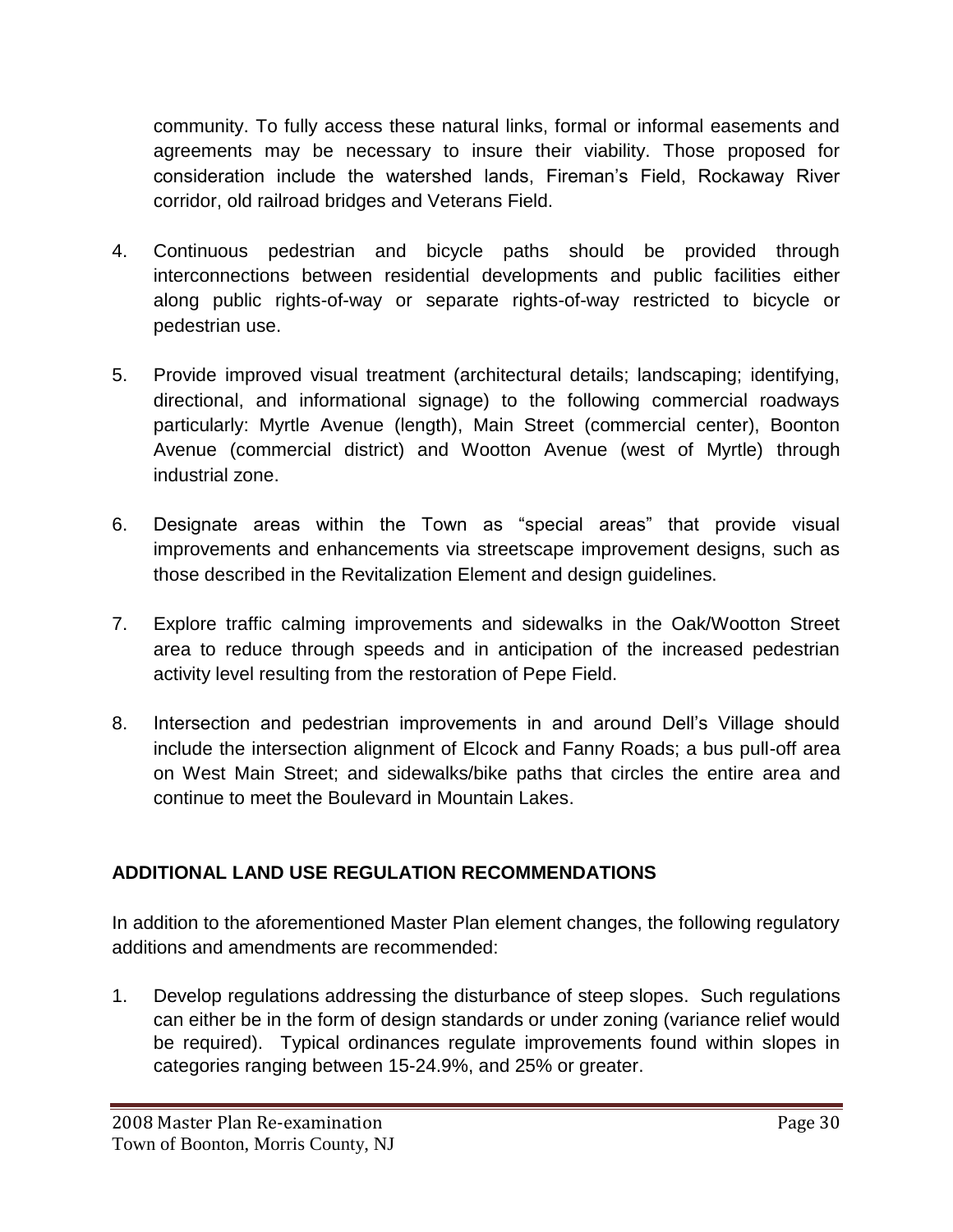- 2. Accessory Structures. Add provisions addressing the use of temporary or portable garage/storage structures and temporary storage containers (Pods). Regulations defining such structures, and limitations of use including use of structure, location on property and maximum size. Additional provisions should include an annual renewable permit with the Town construction department. As it pertains to temporary storage containers or "PODS", provisions should be specific as to location on property and duration of stay.
- 3. Amend Building Height Definition. Provide definitions for basements and cellars as it pertains to building height (both feet and stories) If a basement is more than 50% exposed and/or if a façade is fully exposed, the basement level should be considered a building story. Consideration for reducing the permitted building height of 36' to 32', with no building façade higher than 40' (grade to peak) be permitted.
- 4. Provide for additional regulatory controls as it pertains to residential construction. Recommend that ordinance provisions addressing building coverage and total lot impervious coverage be provided. Such controls can serve to limit oversized structures within established neighborhoods and also serve to limit overall property disturbance. As with any zoning standard, the regulation must be reasonable and not arbitrary and capricious. Studies as to the established pattern of development would have to be conducted to determine that appropriate maximum coverage figures.
- 5. Introduce an appropriate floor area ratio requirement in all zone districts.

## **RECYCLING PLAN**

The Municipal Land Use Law NJSA 40:55D-28) provides for a recycling plan element as part of a municipal master plan:

*"A recycling plan element which incorporates the State Recycling Plan goals, including provisions for the collection, disposition and recycling of recyclable materials designated in the municipal recycling ordinance, and for the collection and recycling of recycling materials within any development proposal for the construction of 50 or more units of singlefamily residential housing or 25 or more units of multi-family residential housing and any commercial or industrial development proposal for the utilization of 1,000 square feet or more of land."*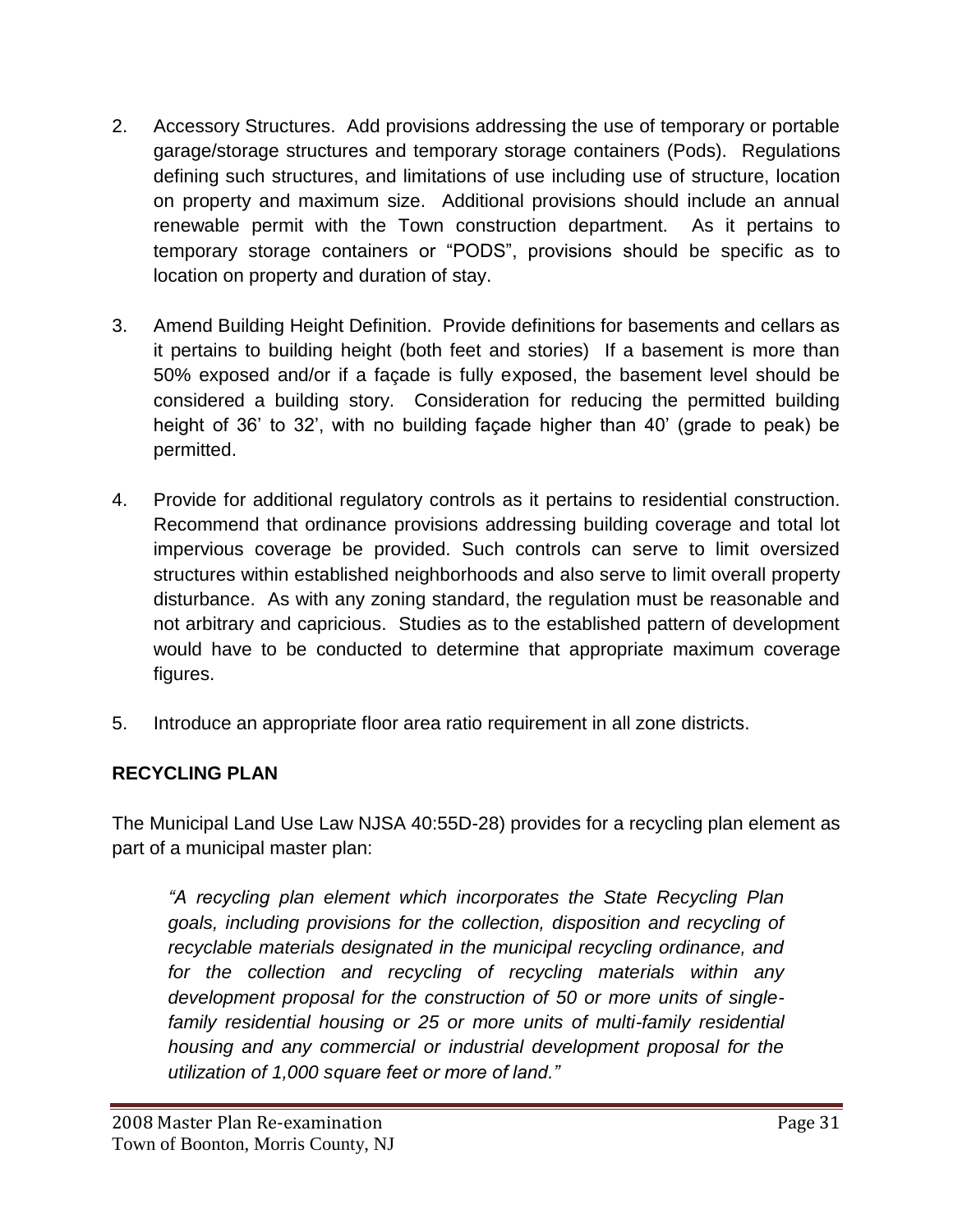The Statewide Mandatory Source Separation and Recycling Act (NJSA 13:1E 99.16.6c) also requires a recycling plan:

*The governing body of each municipality shall, at least once every 36 months, conduct a review and make necessary revisions to the master plan and development regulations adopted pursuant to P.L. 1975, c.291 (C.40:55D1, et seq.), which revisions shall reflect changes in federal, State, county and municipal laws, policies and objectives concerning the collection, disposition and recycling of designated recyclable materials.*

NJSA 13:1E-99.13.a provides for a model ordinance, developed by NJDEP, to be used by municipalities in regulating recycling with their jurisdictions. The model specifies the following:

*The model ordinance shall set forth standards governing the inclusion, in all new multifamily housing developments which require subdivision or site plan approval, of collection or storage facilities which allow for the source separation of all recyclable materials required by the district recycling plan… For the purposes of this section, 'multifamily housing' shall mean housing in which three or more units of dwelling space are occupied, or are intended to be occupied, by three or more persons who live independently or with one another.*

Morris County has adopted a Morris County Morris County Solid Waste Management Plan (MCSWMP) that sets forth requirements for "source separation" as the primary method of separating the recyclable waste stream from the solid waste stream.

This Plan addresses these requirements.

### Purposes of this Plan

It is the purpose of this plan to generally:

 Comply with the requirements of the Municipal Land Use Law and Statewide Mandatory Source Separation and Recycling Act and the Morris County Solid Waste Management Plan by incorporating a Recycling Plan element into the Town of Boonton's Master Plan.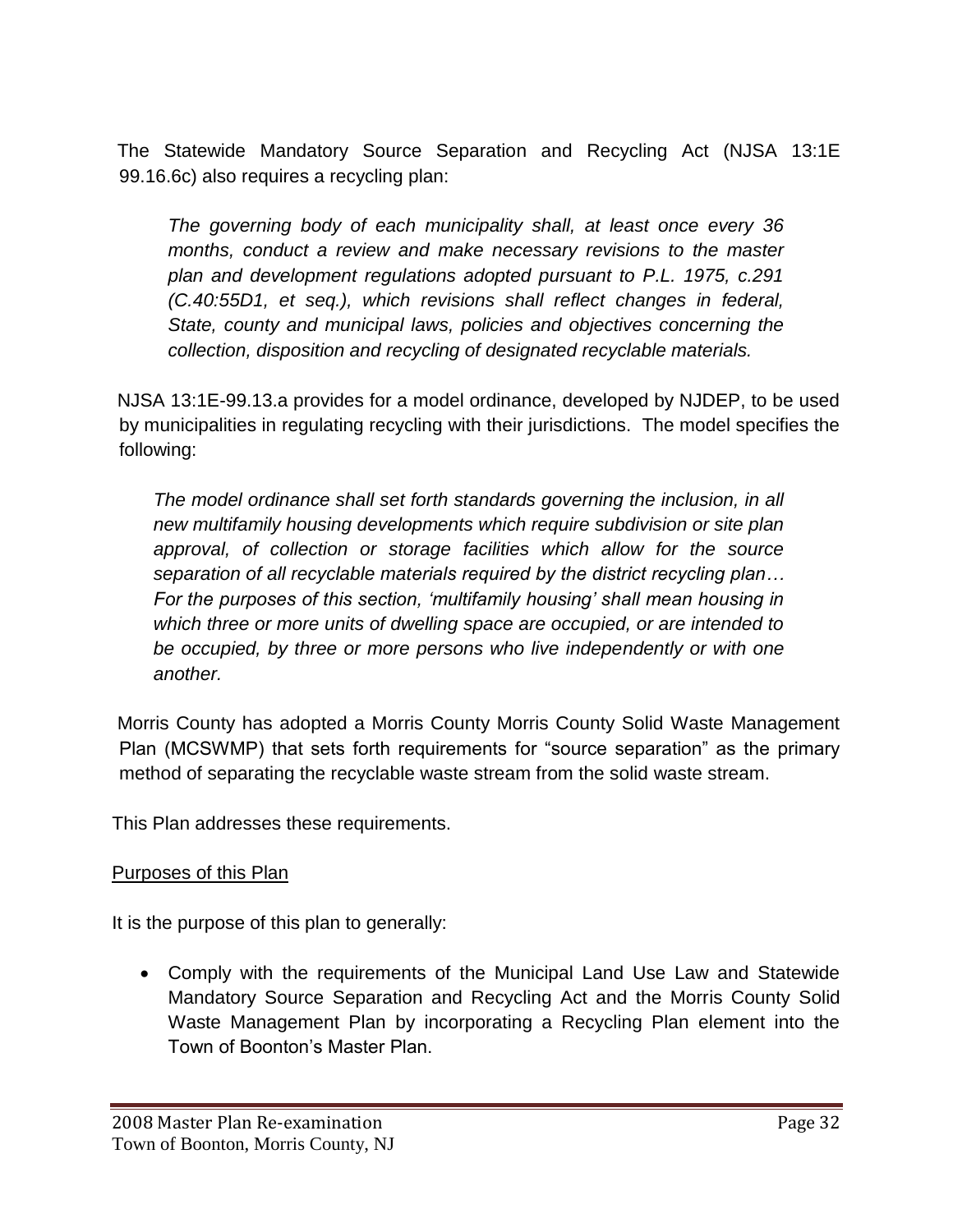- Outline the materials to be source separated and recycled as required by the MCSWMP.
- Make general recommendations for recycling facilities and procedures in relation to future single family, multifamily and non-residential development improvements in the Town.

## New Developments of Multi-family Residential Units or Commercial, Institutional or Industrial Properties

Any application to the planning board for subdivision or site plan approval for the construction of multi-family dwellings of three or more units, single family developments of 50 or more units or any commercial, institutional, or industrial development for the utilization of 1,000 square feet or more of land, should include a recycling plan. This plan should contain, at a minimum the following:

- 1. A detailed analysis of the expected composition and amounts of solid waste and recyclables generated at the proposed development; and,
- 2. Locations documented on the application's site plan that provide for convenient recycling opportunities for all owners, tenants, and occupants. The recycling area shall be of sufficient size, convenient location and contain other attributes (signage, lighting, fencing, etc.) as may be determined by the Town Engineer on behalf of the recycling coordinator.

All uses other than single- or two-family homes that require subdivision or site plan approval should provide for an indoor and/or outdoor solid waste and recycling area for the collection and storage of commercially and/or residentially-generated solid waste and recyclable materials. The number of sites and dimensions of the solid waste and recycling areas should be sufficient to accommodate solid waste and recycling bins or containers which are of adequate size and number, and which are consistent with anticipated usage and with current methods of collection in the area in which the project is located. The number of sites and dimensions of the solid waste and recycling areas, and the bins or containers should be determined in consultation with the Health Department and the Municipal Recycling Coordinator, and should be consistent with the Morris County Solid Waste Management Plan.

For existing developed sites, these requirements could be waived by the Planning Board or Board of Adjustment upon showing by the applicant that the site currently handles all solid waste and recyclable materials in an existing location not meeting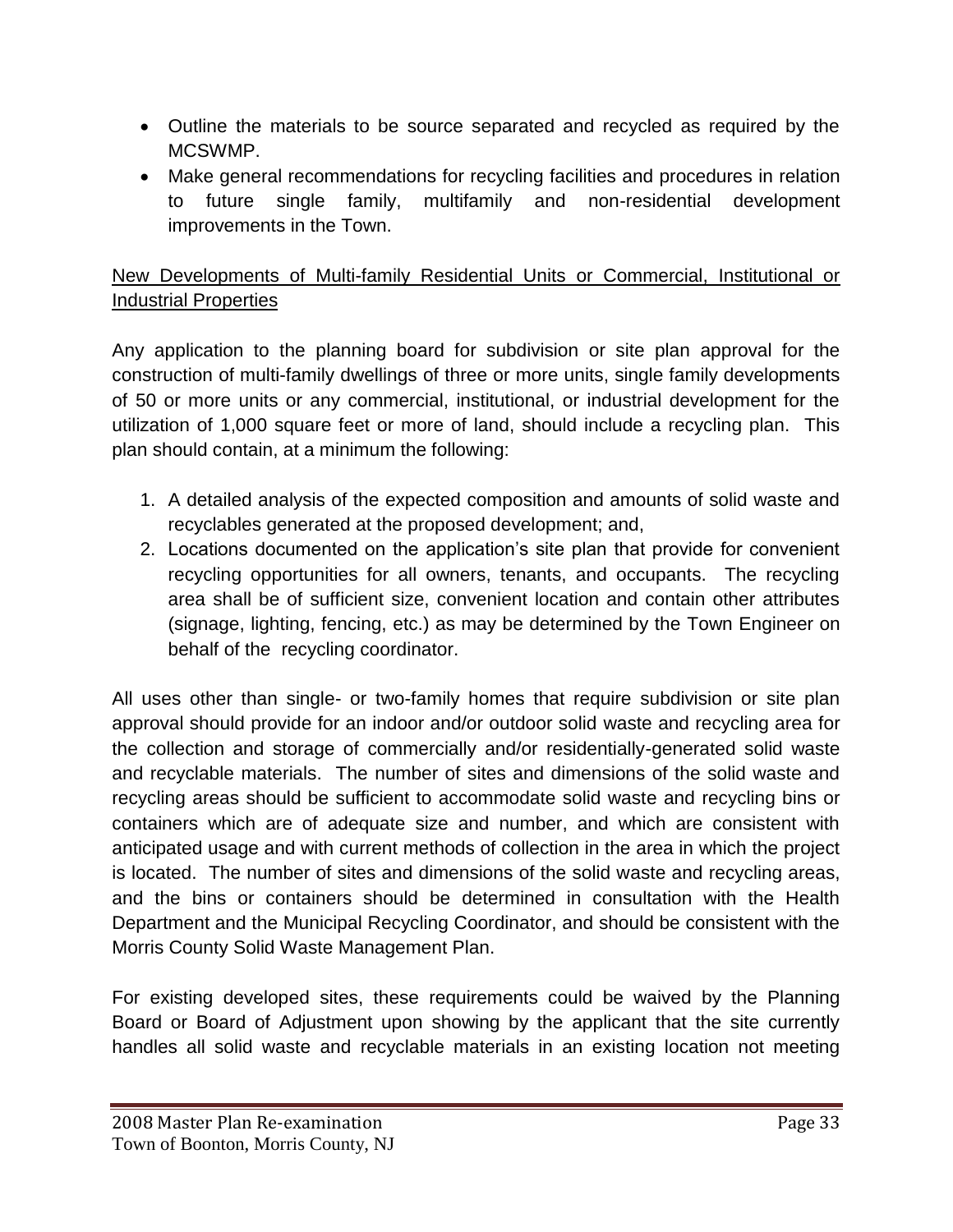these requirements, but in a satisfactory manner. Evidence of this should include a report from the Town of Boonton Health Department and Recycling Coordinator.

Solid waste and recycling areas should be subject to the following minimum standards:

- 1. The solid waste and recycling areas should not be located within any front yard area.
- 2. The walls of each solid waste and recycling enclosure shall be constructed of solid masonry material with decorative exterior surface finish compatible to the main structure(s). Split face concrete block finish is recommended. The walls shall be a minimum of six feet in height.
- 3. Each recycling and trash enclosure shall have decorative solid heavy gauge metal gates and be designed with cane bolts to secure the gates when in the open and closed positions.
- 4. One side should contain a gate of sufficient width to accommodate the containers.
- 5. A separate pedestrian entrance shall be provided. The pedestrian entrance shall be located such that it shields the view of the containers, or in the alternative, accommodated with a decorative solid heavy-gauge metal gate.
- 6. A concrete apron shall be constructed either in front of each recycling and trash enclosure or at the point of receptacle pick-up to minimize damage to the surrounding asphalt paving. The minimum dimensions of the concrete apron shall be 10 feet wide and twenty feet long. The apron material shall consist of five inch dense graded aggregate base and six inch Class B concrete slab.
- 7. The location, size and shape of the storage area should be such that each container can be moved in and out of the storage area without interfering with other containers in the storage area or other land uses adjacent to the storage area.
- 8. A five-foot minimum width landscape area should be provided along the fence or wall enclosing the refuse storage area where deemed appropriate by the Planning Board or Board of Adjustment. The landscaping to be provided should be shown on the site plan submitted to the Planning Board or Board of Adjustment for approval.
- 9. The solid waste and recycling areas should be well lit, and shall be safely and easily accessible by solid waste and recycling personnel and vehicles. Collection vehicles shall be able to access the solid waste and recycling areas without interference from parked cars or other obstacles. Reasonable measures should be taken to protect the solid waste and recycling areas, and the bins or containers.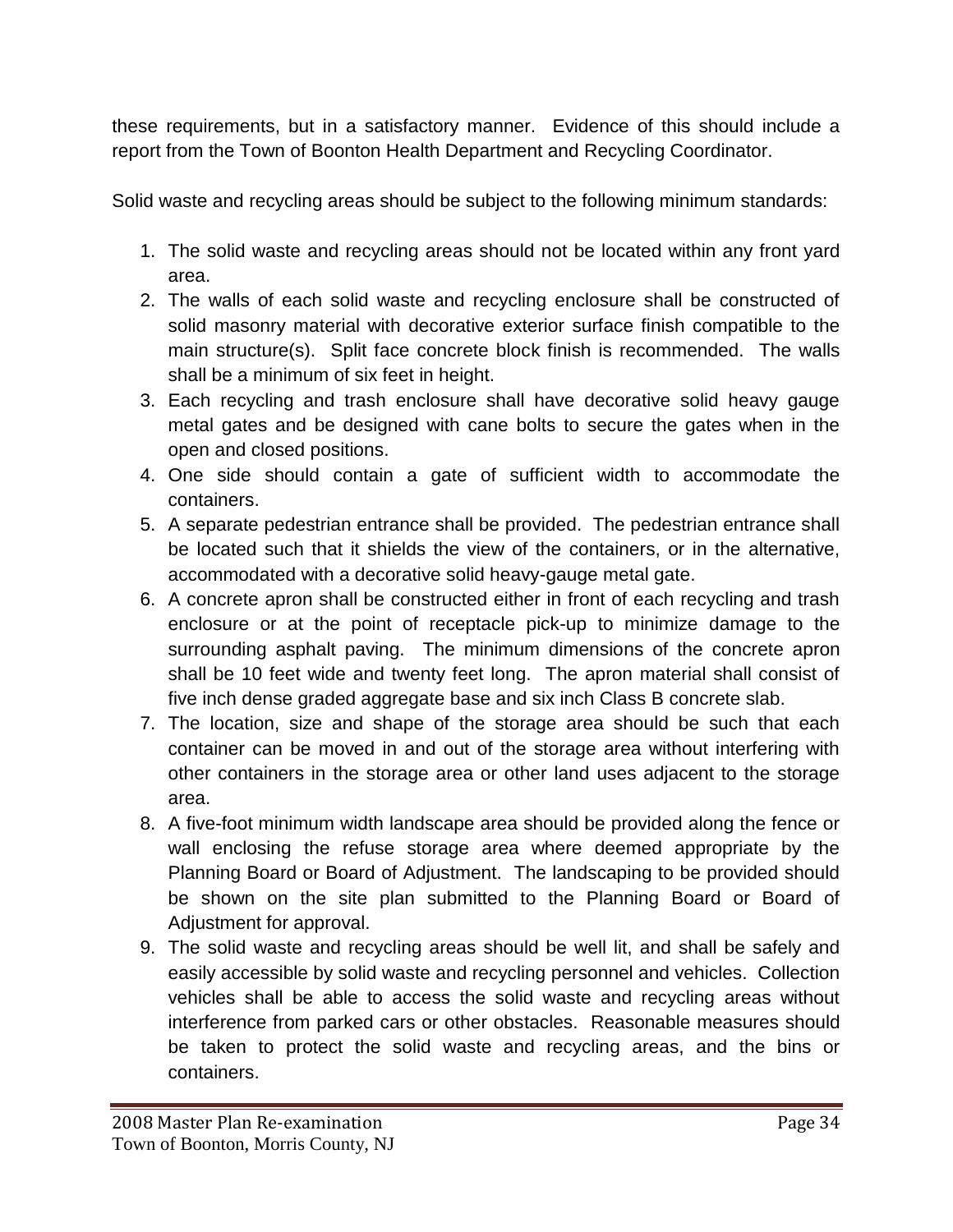- 10.The solid waste and recycling areas and the bins/containers placed therein should be designed so as to provide protection against adverse environmental conditions which might render the recyclable materials unmarketable. Any bins or containers which are located in an outdoor solid waste and recycling area, should be equipped with a lid, or otherwise covered, so as to keep the contents dry.
- 11.Signs clearly identifying the recycling portion of the solid waste and recycling areas and the materials accepted therein should be posted adjacent to all points of access to the solid waste and recycling areas. Individual bins or containers for recyclable materials should be equipped with signs indicating the materials to be placed therein.
- 12.No containers or solid waste and recycling materials should be maintained anywhere on a site except in a solid waste and recycling area meeting these requirements.
- 13.It should be a violation of the site plan when the gates of a solid waste and recycling area are left open or when solid waste or recyclable material is placed outside of the approved solid waste and recycling area(s).
- 14.If outdoor storage of solid waste or recyclable materials is not proposed, the site plan should detail the methods proposed for accommodating the solid waste or recyclable materials within the structure. The Planning Board or Board of Adjustment may require that a suitable area be set aside, but not improved, for a future solid waste and recycling area meeting these requirements even if indoor accommodations are proposed.

Prior to the issuance of a Certificate of Compliance by the Code Enforcement Department of the Town of Boonton, the owner of any new multi-family housing or commercial, institutional, or industrial development should supply a copy of a duly executed contract with a hauling company for the purposes of collection and recycling of source-separated recyclable materials, in those instances where the municipality does not otherwise provide this service.

Provision shall be made for the indoor, or enclosed outdoor, storage and pickup of solid waste, to be approved by the Town Engineer.

### Prohibition of the Collection of Solid Waste Mixed with Recyclable Materials

It should be regulated as unlawful for solid waste collectors to collect solid waste that is mixed with, or contains visible signs of, designated recyclable materials. It should also be regulated as unlawful for solid waste collectors to remove for disposal those bags or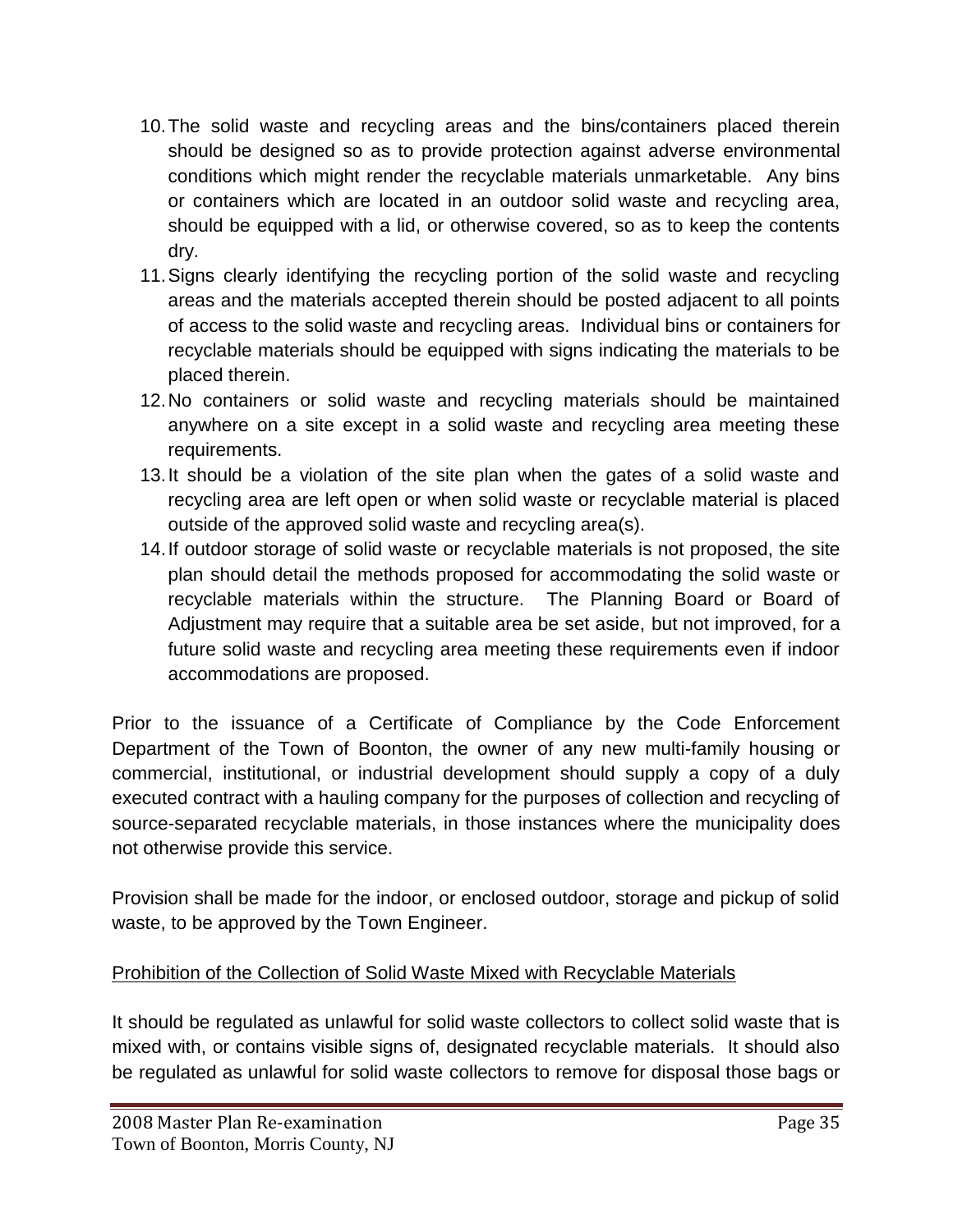containers of solid waste which visibly display a warning notice sticker or some other device indicating that the load of solid waste contains designated recyclable materials.

It should be the responsibility of the resident or occupant to properly segregate the uncollected solid waste for proper disposal or recycling.

To implement the above recycling plan, the Town of Boonton recently adopted Ordinance 03-08, "An Ordinance of the Town of Boonton Addressing the Issues of Municipal Source Separation and Recycling." In addition to the enforcement provisions contained in Ordinance 03-08, the reviewing Town Board will require that recycling is addressed in all development applications.

### **HOUSING PLAN SUMMARY (Adopted April, 2006)**

The Municipal Land Use Law (MLUL) require a housing element as a mandatory part of the municipalities Master Plan. Under the statute, the housing plan must contain the following information:

- Inventory and analysis of the municipality's housing stock, demographic characteristics and existing and future employment characteristics;
- A projection of future housing construction;
- A determination of the municipality's present and prospective fair share of low and moderate income housing and its capacity to accommodate low and moderate income housing;
- A consideration of the lands that are most appropriate for the construction of low and moderate income housing including land owned by developers who have expressed a commitment to provide affordable housing.

Based on the new rules adopted by COAH on December 20, 2004, the following information in addition to the aforementioned must be included when preparing a housing plan:

- A projection of the municipality's probable future construction of housing for ten (10) years covering the period between January 1, 2004 through January 1, 2014, based on certificates of occupancy (CO's), construction permits, approved development and historic trends over the previous ten years;
- An analysis of existing jobs and employment characteristics of the municipality and a projection of the probable future jobs and employment characteristics for ten (10) years covering the period between January 1, 2004 and January 1,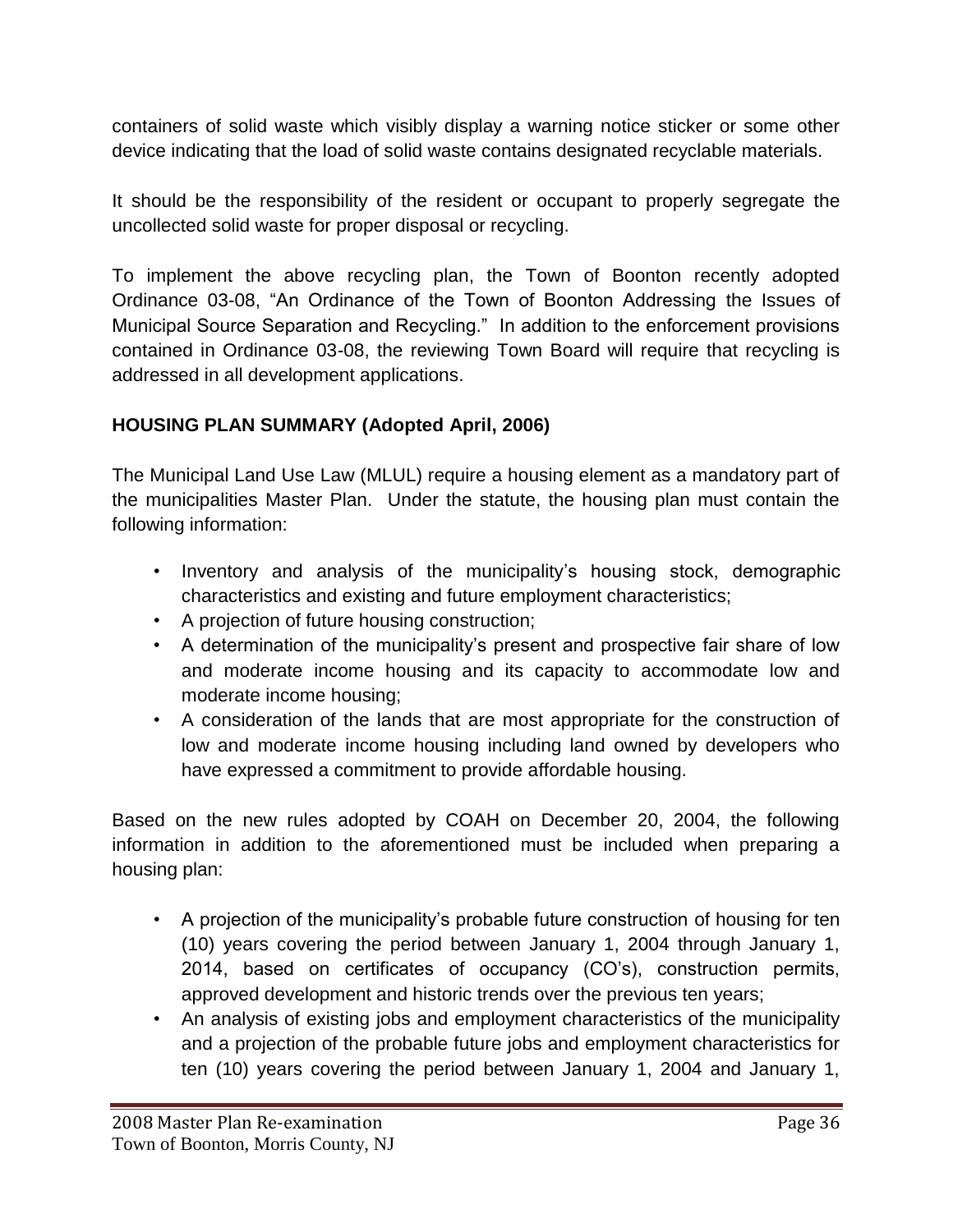2014, based upon certificates of occupancy (CO's), construction permits, approved development and historic trends over the previous ten years;

- An analysis of how existing zoning and planned changes in zoning provide adequate capacity and provisions to accommodate residential and nonresidential growth projections;
- Plan projections for 2015 consistent with the State Planning Commission (State Development and Redevelopment Plan);
- The number of new affordable housing units the municipality was obligated to provide during the 1987 to 1999 period and the number of affordable units actually provided;
- The number of deficient units occupied by low and moderate income households that the municipality is obligated to rehabilitate;
- The projected growth share affordable housing need (based on residential and non-residential growth);
- A general description of any sites slated for affordable housing including acreage, property owner, block and lot, current zoning, surrounding land uses and street access.

A municipal Fair Share Plan must be adopted by the Planning Board and endorsed by the governing body prior to the municipality's petition to COAH for substantive certification. The Fair Share Plan must address the municipalities total 1987 – 2014 fair share obligation, including implementing ordinances created to ensure that the affordable housing obligation is met.

The Boonton Planning Board adopted in April, 2006, the latest Housing Element and Fair Share Plan which addressed affordable housing based upon the third-round rules. The Plan was subsequently endorsed by the Township Council and a petition for thirdround certification was submitted to COAH. That report is herein included by reference and summarized as follows:

### *Municipal Fair Share Plan Summary - 1987-2014*

- I. PRIOR ROUNDS (1987-1999)
	- A. Pre-credited Need from Prior Rounds: 60 Total
	- B. Credit and Reductions from Prior Rounds: 69 Total
		- 20 Bedrooms in 3 Alternative Living Arrangement Units
			- 6 Bedrooms from post 1986 Alternative Living Arrangement Units
		- 37 Rehabilitated Units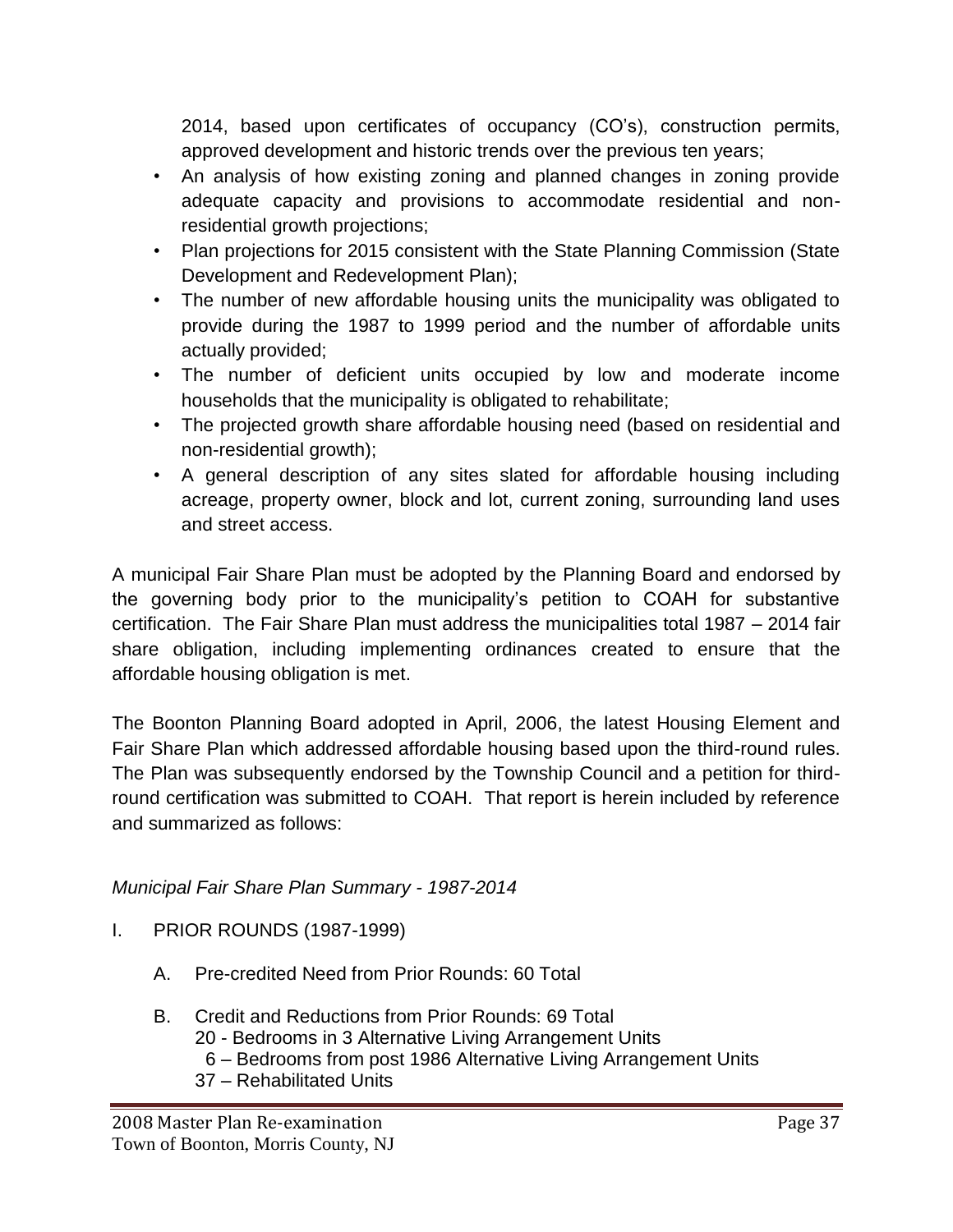6 – Additional Rehabilitated Units meeting \$8,000 minimum

- C. Excess Units
	- 69 Credit and Reductions
	- 60 Pre-credited Need
		- 9 Excess Units (To be used to address third-round growth share obligation)
- II. THIRD ROUND (2000-2014)
	- A. Rehabilitation Obligation 33 Units (COAH Substantive Rules – Appendix C)
	- B. Growth Share Obligation
		- 9 Residential Growth Share
		- + 3 Non-Residential Growth Share
		- 12 Total Growth Share

*Note: These numbers are estimates based upon historic and anticipated growth and are subject to change, pending actual development which nay occur during the 2004-2013 period.*

- C. Compliance Mechanisms
	- 1. Excess Units from Prior Rounds
	- 2. Regional Contribution Agreement (RCA)
	- 3. Growth Share Ordinance
	- 4. Buy-Down Programs

At the time of this writing however, as of January 22, 2008, COAH proposed amended third round affordable housing rules. Based on the proposed rules (scheduled for adoption in June, 2008, and retroactive to all development since 2000), the Town of Boonton is to provide affordable housing to address the projected need of 175 affordable units between 2004 and 2018 based on the following calculations:

|                 | Residential Growth: $260$ units/5 = 52 affordable units |
|-----------------|---------------------------------------------------------|
| Jobs Growth:    | $1,054$ jobs/16 = 66 affordable units                   |
| Rehabilitation: | 57 units                                                |